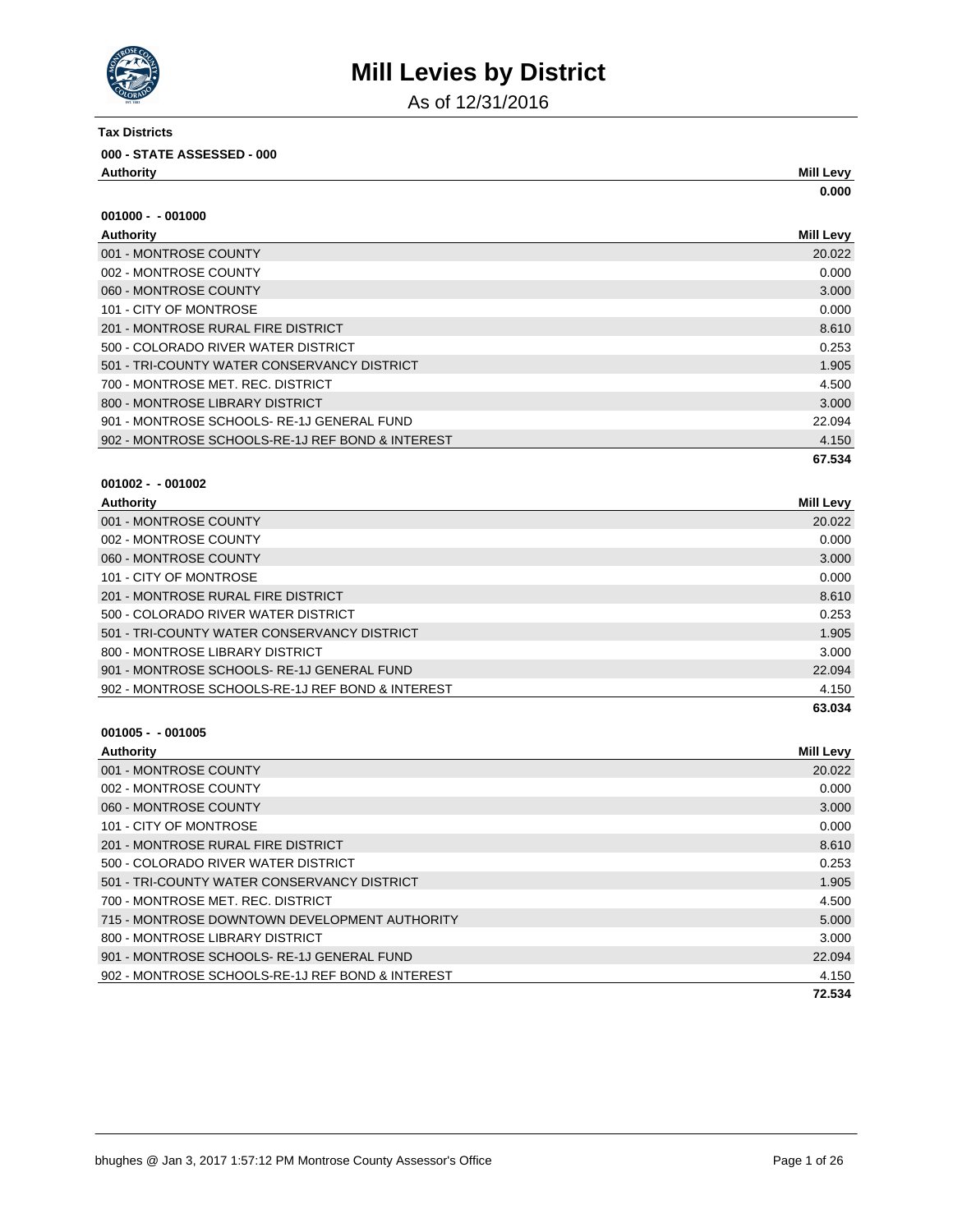

As of 12/31/2016

#### **Tax Districts**

| $001006 - 001006$                                |                  |
|--------------------------------------------------|------------------|
| Authority                                        | <b>Mill Levy</b> |
| 001 - MONTROSE COUNTY                            | 20.022           |
| 002 - MONTROSE COUNTY                            | 0.000            |
| 060 - MONTROSE COUNTY                            | 3.000            |
| 101 - CITY OF MONTROSE                           | 0.000            |
| 201 - MONTROSE RURAL FIRE DISTRICT               | 8.610            |
| 500 - COLORADO RIVER WATER DISTRICT              | 0.253            |
| 501 - TRI-COUNTY WATER CONSERVANCY DISTRICT      | 1.905            |
| 502 - BOSTWICK PARK WATER DISTRICT               | 0.989            |
| 700 - MONTROSE MET, REC. DISTRICT                | 4.500            |
| 715 - MONTROSE DOWNTOWN DEVELOPMENT AUTHORITY    | 5.000            |
| 800 - MONTROSE LIBRARY DISTRICT                  | 3.000            |
| 901 - MONTROSE SCHOOLS-RE-1J GENERAL FUND        | 22.094           |
| 902 - MONTROSE SCHOOLS-RE-1J REF BOND & INTEREST | 4.150            |
|                                                  | 73.523           |

### **001010 - - 001010**

| Authority               | Mill<br>_evv |
|-------------------------|--------------|
| MONTDOOF OOUNTY<br>0.04 | 00.000       |

| 001 - MONTROSE COUNTY                            | 20.022 |
|--------------------------------------------------|--------|
| 002 - MONTROSE COUNTY                            | 0.000  |
| 060 - MONTROSE COUNTY                            | 3.000  |
| 201 - MONTROSE RURAL FIRE DISTRICT               | 8.610  |
| 500 - COLORADO RIVER WATER DISTRICT              | 0.253  |
| 501 - TRI-COUNTY WATER CONSERVANCY DISTRICT      | 1.905  |
| 502 - BOSTWICK PARK WATER DISTRICT               | 0.989  |
| 700 - MONTROSE MET, REC. DISTRICT                | 4.500  |
| 800 - MONTROSE LIBRARY DISTRICT                  | 3.000  |
| 901 - MONTROSE SCHOOLS-RE-1J GENERAL FUND        | 22.094 |
| 902 - MONTROSE SCHOOLS-RE-1J REF BOND & INTEREST | 4.150  |
|                                                  | 68.523 |

| <b>Authority</b>                                 | Mill Levy |
|--------------------------------------------------|-----------|
| 001 - MONTROSE COUNTY                            | 20.022    |
| 002 - MONTROSE COUNTY                            | 0.000     |
| 060 - MONTROSE COUNTY                            | 3.000     |
| 201 - MONTROSE RURAL FIRE DISTRICT               | 8.610     |
| 500 - COLORADO RIVER WATER DISTRICT              | 0.253     |
| 502 - BOSTWICK PARK WATER DISTRICT               | 0.989     |
| 700 - MONTROSE MET. REC. DISTRICT                | 4.500     |
| 800 - MONTROSE LIBRARY DISTRICT                  | 3.000     |
| 901 - MONTROSE SCHOOLS-RE-1J GENERAL FUND        | 22.094    |
| 902 - MONTROSE SCHOOLS-RE-1J REF BOND & INTEREST | 4.150     |
|                                                  | 66.618    |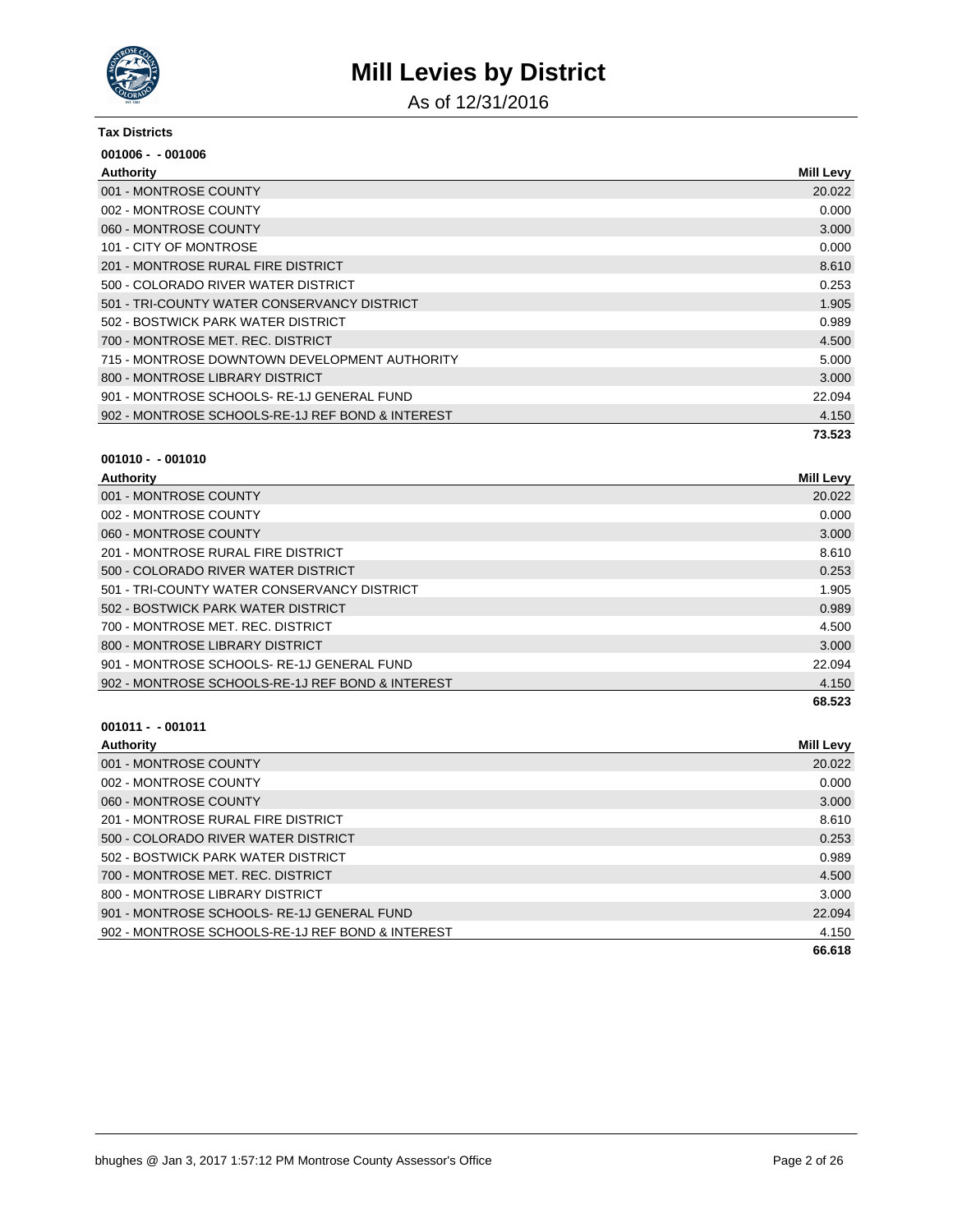

As of 12/31/2016

#### **Tax Districts**

| $001020 - 001020$                                |                  |
|--------------------------------------------------|------------------|
| Authority                                        | <b>Mill Levy</b> |
| 001 - MONTROSE COUNTY                            | 20.022           |
| 002 - MONTROSE COUNTY                            | 0.000            |
| 060 - MONTROSE COUNTY                            | 3.000            |
| 201 - MONTROSE RURAL FIRE DISTRICT               | 8.610            |
| 400 - UNCOMPAHGRE VALLEY PEST DISTRICT           | 0.000            |
| 500 - COLORADO RIVER WATER DISTRICT              | 0.253            |
| 501 - TRI-COUNTY WATER CONSERVANCY DISTRICT      | 1.905            |
| 502 - BOSTWICK PARK WATER DISTRICT               | 0.989            |
| 700 - MONTROSE MET. REC. DISTRICT                | 4.500            |
| 800 - MONTROSE LIBRARY DISTRICT                  | 3.000            |
| 901 - MONTROSE SCHOOLS-RE-1J GENERAL FUND        | 22.094           |
| 902 - MONTROSE SCHOOLS-RE-1J REF BOND & INTEREST | 4.150            |
|                                                  | 68.523           |

#### **001030 - - 001030**

| Authority                                        | <b>Mill Levy</b> |
|--------------------------------------------------|------------------|
| 001 - MONTROSE COUNTY                            | 20.022           |
| 002 - MONTROSE COUNTY                            | 0.000            |
| 060 - MONTROSE COUNTY                            | 3.000            |
| 201 - MONTROSE RURAL FIRE DISTRICT               | 8.610            |
| 500 - COLORADO RIVER WATER DISTRICT              | 0.253            |
| 501 - TRI-COUNTY WATER CONSERVANCY DISTRICT      | 1.905            |
| 502 - BOSTWICK PARK WATER DISTRICT               | 0.989            |
| 800 - MONTROSE LIBRARY DISTRICT                  | 3.000            |
| 901 - MONTROSE SCHOOLS-RE-1J GENERAL FUND        | 22.094           |
| 902 - MONTROSE SCHOOLS-RE-1J REF BOND & INTEREST | 4.150            |
|                                                  | 64.023           |

| <b>Authority</b>                                 | <b>Mill Levy</b> |
|--------------------------------------------------|------------------|
| 001 - MONTROSE COUNTY                            | 20.022           |
| 002 - MONTROSE COUNTY                            | 0.000            |
| 060 - MONTROSE COUNTY                            | 3.000            |
| 201 - MONTROSE RURAL FIRE DISTRICT               | 8.610            |
| 500 - COLORADO RIVER WATER DISTRICT              | 0.253            |
| 502 - BOSTWICK PARK WATER DISTRICT               | 0.989            |
| 800 - MONTROSE LIBRARY DISTRICT                  | 3.000            |
| 901 - MONTROSE SCHOOLS-RE-1J GENERAL FUND        | 22.094           |
| 902 - MONTROSE SCHOOLS-RE-1J REF BOND & INTEREST | 4.150            |
|                                                  | 62.118           |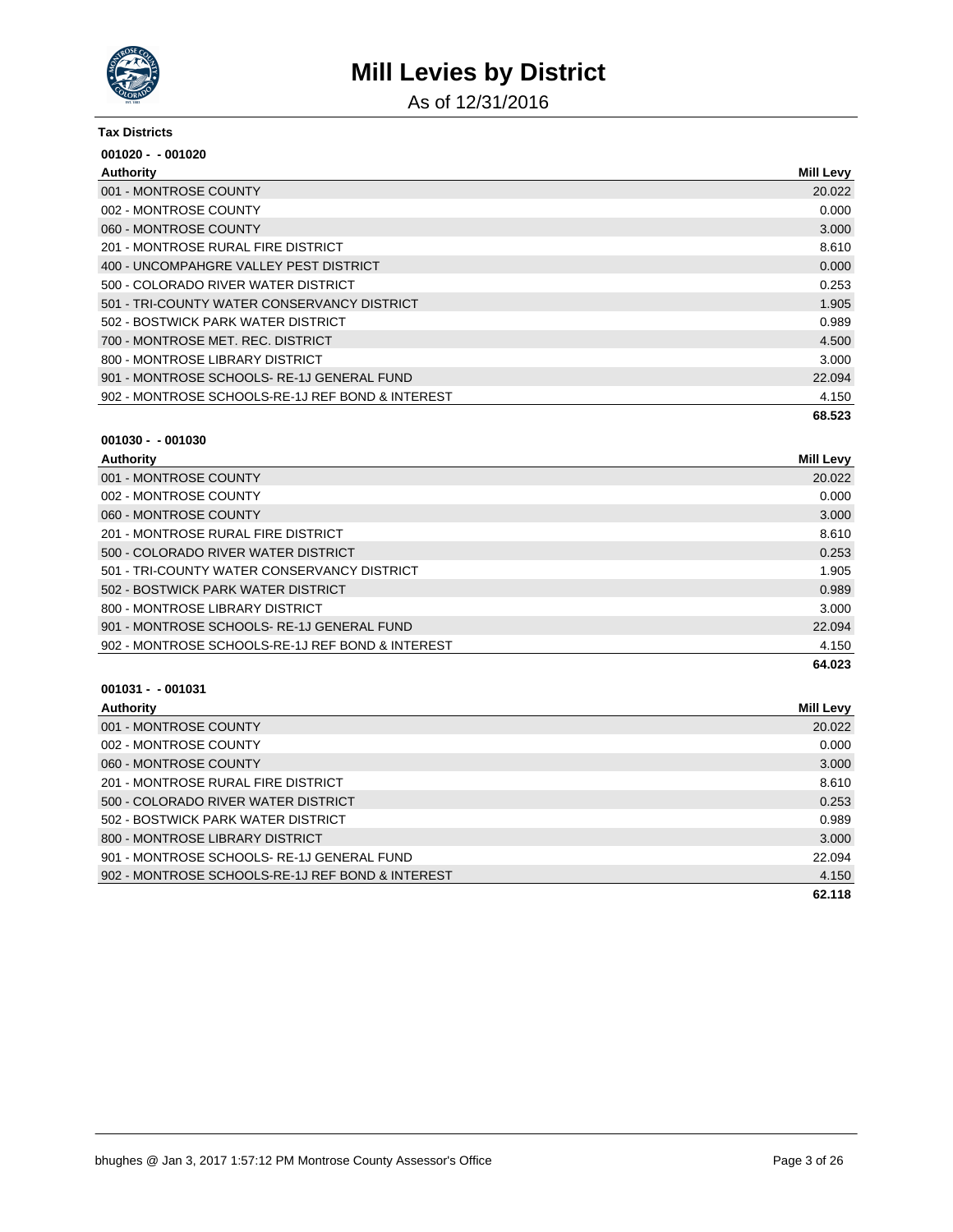

As of 12/31/2016

#### **Tax Districts**

| $001040 - 001040$                                |                  |
|--------------------------------------------------|------------------|
| Authority                                        | <b>Mill Levy</b> |
| 001 - MONTROSE COUNTY                            | 20.022           |
| 002 - MONTROSE COUNTY                            | 0.000            |
| 060 - MONTROSE COUNTY                            | 3.000            |
| 201 - MONTROSE RURAL FIRE DISTRICT               | 8.610            |
| 400 - UNCOMPAHGRE VALLEY PEST DISTRICT           | 0.000            |
| 500 - COLORADO RIVER WATER DISTRICT              | 0.253            |
| 501 - TRI-COUNTY WATER CONSERVANCY DISTRICT      | 1.905            |
| 502 - BOSTWICK PARK WATER DISTRICT               | 0.989            |
| 800 - MONTROSE LIBRARY DISTRICT                  | 3.000            |
| 901 - MONTROSE SCHOOLS-RE-1J GENERAL FUND        | 22.094           |
| 902 - MONTROSE SCHOOLS-RE-1J REF BOND & INTEREST | 4.150            |
|                                                  | 64.023           |

### **001050 - - 001050**

| Authority                                        | Mill Levy |
|--------------------------------------------------|-----------|
| 001 - MONTROSE COUNTY                            | 20.022    |
| 002 - MONTROSE COUNTY                            | 0.000     |
| 060 - MONTROSE COUNTY                            | 3.000     |
| 500 - COLORADO RIVER WATER DISTRICT              | 0.253     |
| 502 - BOSTWICK PARK WATER DISTRICT               | 0.989     |
| 800 - MONTROSE LIBRARY DISTRICT                  | 3.000     |
| 901 - MONTROSE SCHOOLS-RE-1J GENERAL FUND        | 22.094    |
| 902 - MONTROSE SCHOOLS-RE-1J REF BOND & INTEREST | 4.150     |
|                                                  | 53.508    |

### **001051 - - 001051**

| Authority                                        | Mill Levy |
|--------------------------------------------------|-----------|
| 001 - MONTROSE COUNTY                            | 20.022    |
| 002 - MONTROSE COUNTY                            | 0.000     |
| 060 - MONTROSE COUNTY                            | 3.000     |
| 500 - COLORADO RIVER WATER DISTRICT              | 0.253     |
| 502 - BOSTWICK PARK WATER DISTRICT               | 0.989     |
| 700 - MONTROSE MET. REC. DISTRICT                | 4.500     |
| 800 - MONTROSE LIBRARY DISTRICT                  | 3.000     |
| 901 - MONTROSE SCHOOLS-RE-1J GENERAL FUND        | 22.094    |
| 902 - MONTROSE SCHOOLS-RE-1J REF BOND & INTEREST | 4.150     |
|                                                  | 58.008    |

| Authority                                        | Mill Levy |
|--------------------------------------------------|-----------|
| 001 - MONTROSE COUNTY                            | 20.022    |
| 002 - MONTROSE COUNTY                            | 0.000     |
| 060 - MONTROSE COUNTY                            | 3.000     |
| 500 - COLORADO RIVER WATER DISTRICT              | 0.253     |
| 501 - TRI-COUNTY WATER CONSERVANCY DISTRICT      | 1.905     |
| 502 - BOSTWICK PARK WATER DISTRICT               | 0.989     |
| 800 - MONTROSE LIBRARY DISTRICT                  | 3.000     |
| 901 - MONTROSE SCHOOLS-RE-1J GENERAL FUND        | 22.094    |
| 902 - MONTROSE SCHOOLS-RE-1J REF BOND & INTEREST | 4.150     |
|                                                  | 55.413    |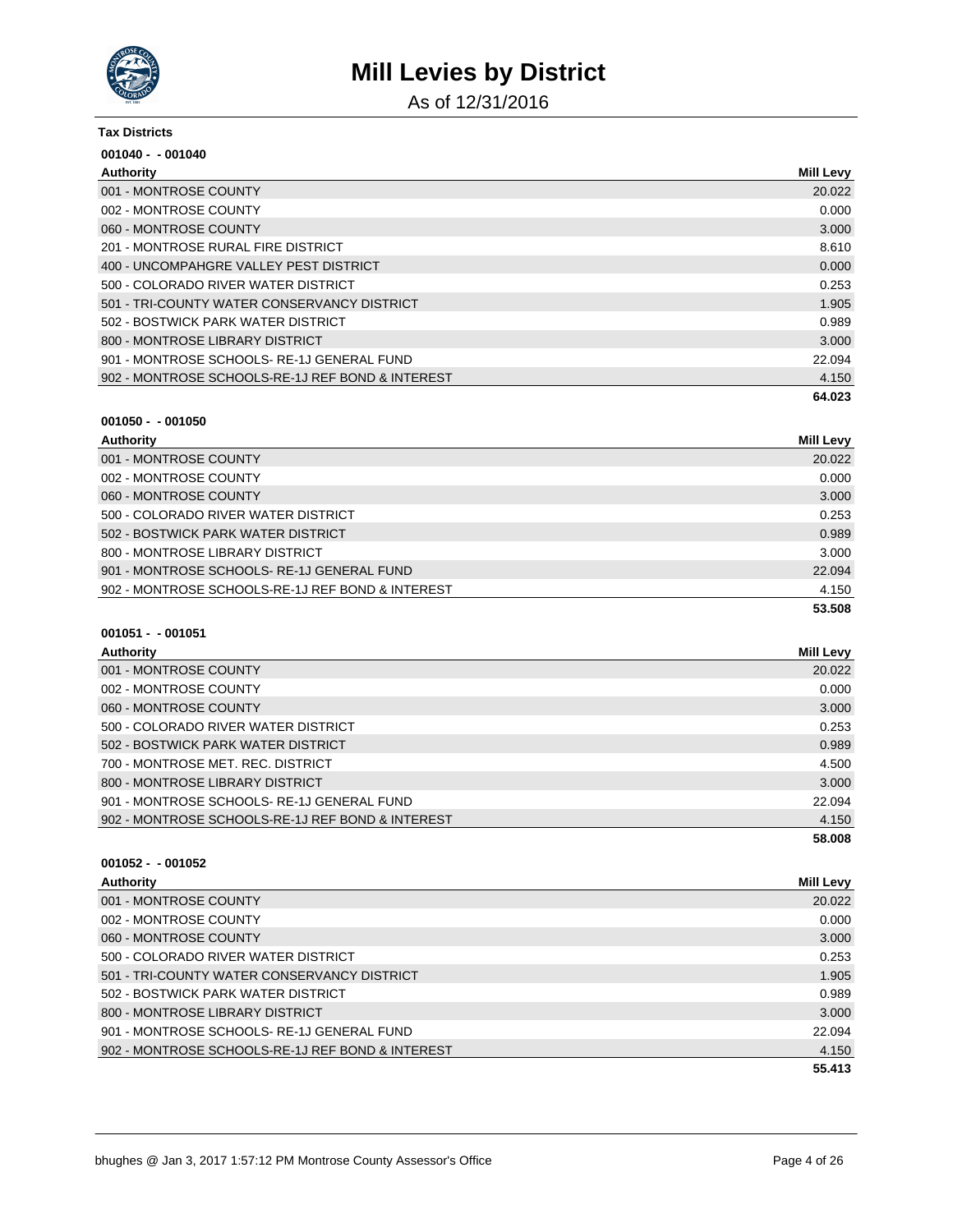

As of 12/31/2016

| <b>Tax Districts</b>                             |                  |
|--------------------------------------------------|------------------|
| $001053 - 001053$                                |                  |
| Authority                                        | <b>Mill Levy</b> |
| 001 - MONTROSE COUNTY                            | 20.022           |
| 002 - MONTROSE COUNTY                            | 0.000            |
| 060 - MONTROSE COUNTY                            | 3.000            |
| 500 - COLORADO RIVER WATER DISTRICT              | 0.253            |
| 501 - TRI-COUNTY WATER CONSERVANCY DISTRICT      | 1.905            |
| 502 - BOSTWICK PARK WATER DISTRICT               | 0.989            |
| 700 - MONTROSE MET. REC. DISTRICT                | 4.500            |
| 800 - MONTROSE LIBRARY DISTRICT                  | 3.000            |
| 901 - MONTROSE SCHOOLS-RE-1J GENERAL FUND        | 22.094           |
| 902 - MONTROSE SCHOOLS-RE-1J REF BOND & INTEREST | 4.150            |
|                                                  | 59.913           |

### **001070 - - 001070**

| Authority                                        | <b>Mill Levy</b> |
|--------------------------------------------------|------------------|
| 001 - MONTROSE COUNTY                            | 20.022           |
| 002 - MONTROSE COUNTY                            | 0.000            |
| 060 - MONTROSE COUNTY                            | 3.000            |
| 500 - COLORADO RIVER WATER DISTRICT              | 0.253            |
| 800 - MONTROSE LIBRARY DISTRICT                  | 3.000            |
| 901 - MONTROSE SCHOOLS-RE-1J GENERAL FUND        | 22.094           |
| 902 - MONTROSE SCHOOLS-RE-1J REF BOND & INTEREST | 4.150            |
|                                                  | 52.519           |

#### **001071 - - 001071**

| Authority                                        | <b>Mill Levy</b> |
|--------------------------------------------------|------------------|
| 001 - MONTROSE COUNTY                            | 20.022           |
| 002 - MONTROSE COUNTY                            | 0.000            |
| 060 - MONTROSE COUNTY                            | 3.000            |
| 500 - COLORADO RIVER WATER DISTRICT              | 0.253            |
| 700 - MONTROSE MET. REC. DISTRICT                | 4.500            |
| 800 - MONTROSE LIBRARY DISTRICT                  | 3.000            |
| 901 - MONTROSE SCHOOLS-RE-1J GENERAL FUND        | 22.094           |
| 902 - MONTROSE SCHOOLS-RE-1J REF BOND & INTEREST | 4.150            |
|                                                  | 57.019           |
|                                                  |                  |

| Authority                                        | <b>Mill Levy</b> |
|--------------------------------------------------|------------------|
| 001 - MONTROSE COUNTY                            | 20.022           |
| 002 - MONTROSE COUNTY                            | 0.000            |
| 060 - MONTROSE COUNTY                            | 3.000            |
| 500 - COLORADO RIVER WATER DISTRICT              | 0.253            |
| 506 - FRUITLAND WATER DISTRICT                   | 0.000            |
| 800 - MONTROSE LIBRARY DISTRICT                  | 3.000            |
| 901 - MONTROSE SCHOOLS-RE-1J GENERAL FUND        | 22.094           |
| 902 - MONTROSE SCHOOLS-RE-1J REF BOND & INTEREST | 4.150            |
|                                                  | 52.519           |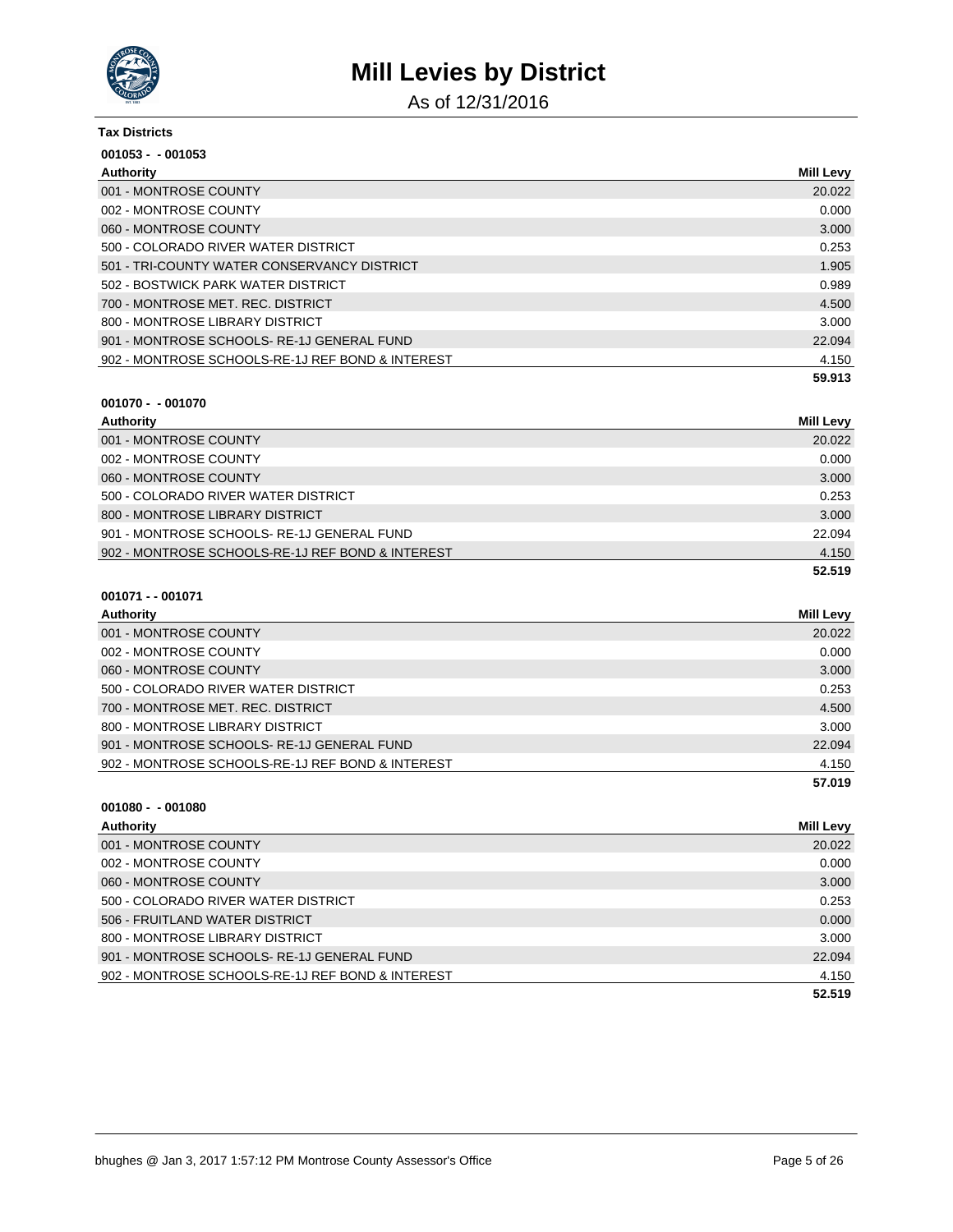

As of 12/31/2016

| <b>Tax Districts</b>                             |                  |
|--------------------------------------------------|------------------|
| $001081 - 001081$                                |                  |
| Authority                                        | <b>Mill Levy</b> |
| 001 - MONTROSE COUNTY                            | 20.022           |
| 002 - MONTROSE COUNTY                            | 0.000            |
| 060 - MONTROSE COUNTY                            | 3.000            |
| 500 - COLORADO RIVER WATER DISTRICT              | 0.253            |
| 506 - FRUITLAND WATER DISTRICT                   | 0.000            |
| 700 - MONTROSE MET. REC. DISTRICT                | 4.500            |
| 800 - MONTROSE LIBRARY DISTRICT                  | 3.000            |
| 901 - MONTROSE SCHOOLS-RE-1J GENERAL FUND        | 22.094           |
| 902 - MONTROSE SCHOOLS-RE-1J REF BOND & INTEREST | 4.150            |
|                                                  | 57.019           |

# **001090 - - 001090**

| Authority                                        | <b>Mill Levy</b> |
|--------------------------------------------------|------------------|
| 001 - MONTROSE COUNTY                            | 20.022           |
| 002 - MONTROSE COUNTY                            | 0.000            |
| 060 - MONTROSE COUNTY                            | 3.000            |
| 201 - MONTROSE RURAL FIRE DISTRICT               | 8.610            |
| 500 - COLORADO RIVER WATER DISTRICT              | 0.253            |
| 501 - TRI-COUNTY WATER CONSERVANCY DISTRICT      | 1.905            |
| 700 - MONTROSE MET, REC. DISTRICT                | 4.500            |
| 800 - MONTROSE LIBRARY DISTRICT                  | 3.000            |
| 901 - MONTROSE SCHOOLS-RE-1J GENERAL FUND        | 22.094           |
| 902 - MONTROSE SCHOOLS-RE-1J REF BOND & INTEREST | 4.150            |
|                                                  | 67.534           |

| Authority                                        | <b>Mill Levy</b> |
|--------------------------------------------------|------------------|
| 001 - MONTROSE COUNTY                            | 20.022           |
| 002 - MONTROSE COUNTY                            | 0.000            |
| 060 - MONTROSE COUNTY                            | 3.000            |
| 201 - MONTROSE RURAL FIRE DISTRICT               | 8.610            |
| 500 - COLORADO RIVER WATER DISTRICT              | 0.253            |
| 501 - TRI-COUNTY WATER CONSERVANCY DISTRICT      | 1.905            |
| 601 - WEST MONTROSE SANITATION                   | 3.559            |
| 700 - MONTROSE MET, REC. DISTRICT                | 4.500            |
| 800 - MONTROSE LIBRARY DISTRICT                  | 3.000            |
| 901 - MONTROSE SCHOOLS-RE-1J GENERAL FUND        | 22.094           |
| 902 - MONTROSE SCHOOLS-RE-1J REF BOND & INTEREST | 4.150            |
|                                                  | 71.093           |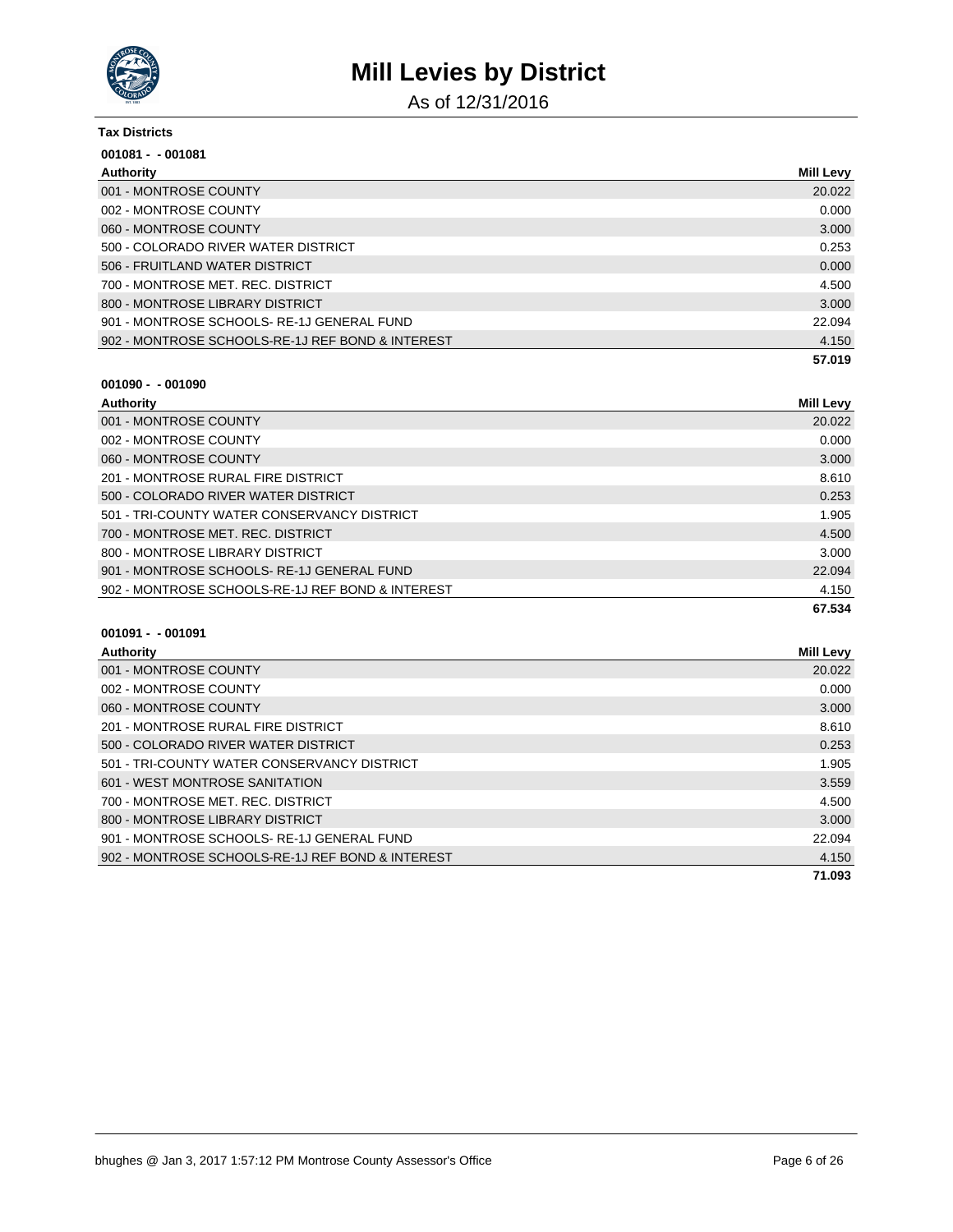

As of 12/31/2016

#### **Tax Districts**

| $001100 - 001100$                                |                  |
|--------------------------------------------------|------------------|
| Authority                                        | <b>Mill Levy</b> |
| 001 - MONTROSE COUNTY                            | 20.022           |
| 002 - MONTROSE COUNTY                            | 0.000            |
| 060 - MONTROSE COUNTY                            | 3.000            |
| 201 - MONTROSE RURAL FIRE DISTRICT               | 8.610            |
| 400 - UNCOMPAHGRE VALLEY PEST DISTRICT           | 0.000            |
| 500 - COLORADO RIVER WATER DISTRICT              | 0.253            |
| 501 - TRI-COUNTY WATER CONSERVANCY DISTRICT      | 1.905            |
| 700 - MONTROSE MET. REC. DISTRICT                | 4.500            |
| 800 - MONTROSE LIBRARY DISTRICT                  | 3.000            |
| 901 - MONTROSE SCHOOLS-RE-1J GENERAL FUND        | 22.094           |
| 902 - MONTROSE SCHOOLS-RE-1J REF BOND & INTEREST | 4.150            |
|                                                  | 67.534           |

### **001101 - - 001101**

| Authority                                        | <b>Mill Levy</b> |
|--------------------------------------------------|------------------|
| 001 - MONTROSE COUNTY                            | 20.022           |
| 002 - MONTROSE COUNTY                            | 0.000            |
| 060 - MONTROSE COUNTY                            | 3.000            |
| 201 - MONTROSE RURAL FIRE DISTRICT               | 8.610            |
| 400 - UNCOMPAHGRE VALLEY PEST DISTRICT           | 0.000            |
| 500 - COLORADO RIVER WATER DISTRICT              | 0.253            |
| 501 - TRI-COUNTY WATER CONSERVANCY DISTRICT      | 1.905            |
| 601 - WEST MONTROSE SANITATION                   | 3.559            |
| 700 - MONTROSE MET. REC. DISTRICT                | 4.500            |
| 800 - MONTROSE LIBRARY DISTRICT                  | 3.000            |
| 901 - MONTROSE SCHOOLS-RE-1J GENERAL FUND        | 22.094           |
| 902 - MONTROSE SCHOOLS-RE-1J REF BOND & INTEREST | 4.150            |
|                                                  | 71.093           |

| Authority                                        | <b>Mill Levy</b> |
|--------------------------------------------------|------------------|
| 001 - MONTROSE COUNTY                            | 20.022           |
| 002 - MONTROSE COUNTY                            | 0.000            |
| 060 - MONTROSE COUNTY                            | 3.000            |
| 201 - MONTROSE RURAL FIRE DISTRICT               | 8.610            |
| 500 - COLORADO RIVER WATER DISTRICT              | 0.253            |
| 501 - TRI-COUNTY WATER CONSERVANCY DISTRICT      | 1.905            |
| 700 - MONTROSE MET. REC. DISTRICT                | 4.500            |
| 701 - BUCKHORN HEIGHTS METROPOLITAN DIST         | 0.000            |
| 800 - MONTROSE LIBRARY DISTRICT                  | 3.000            |
| 901 - MONTROSE SCHOOLS-RE-1J GENERAL FUND        | 22.094           |
| 902 - MONTROSE SCHOOLS-RE-1J REF BOND & INTEREST | 4.150            |
|                                                  | 67.534           |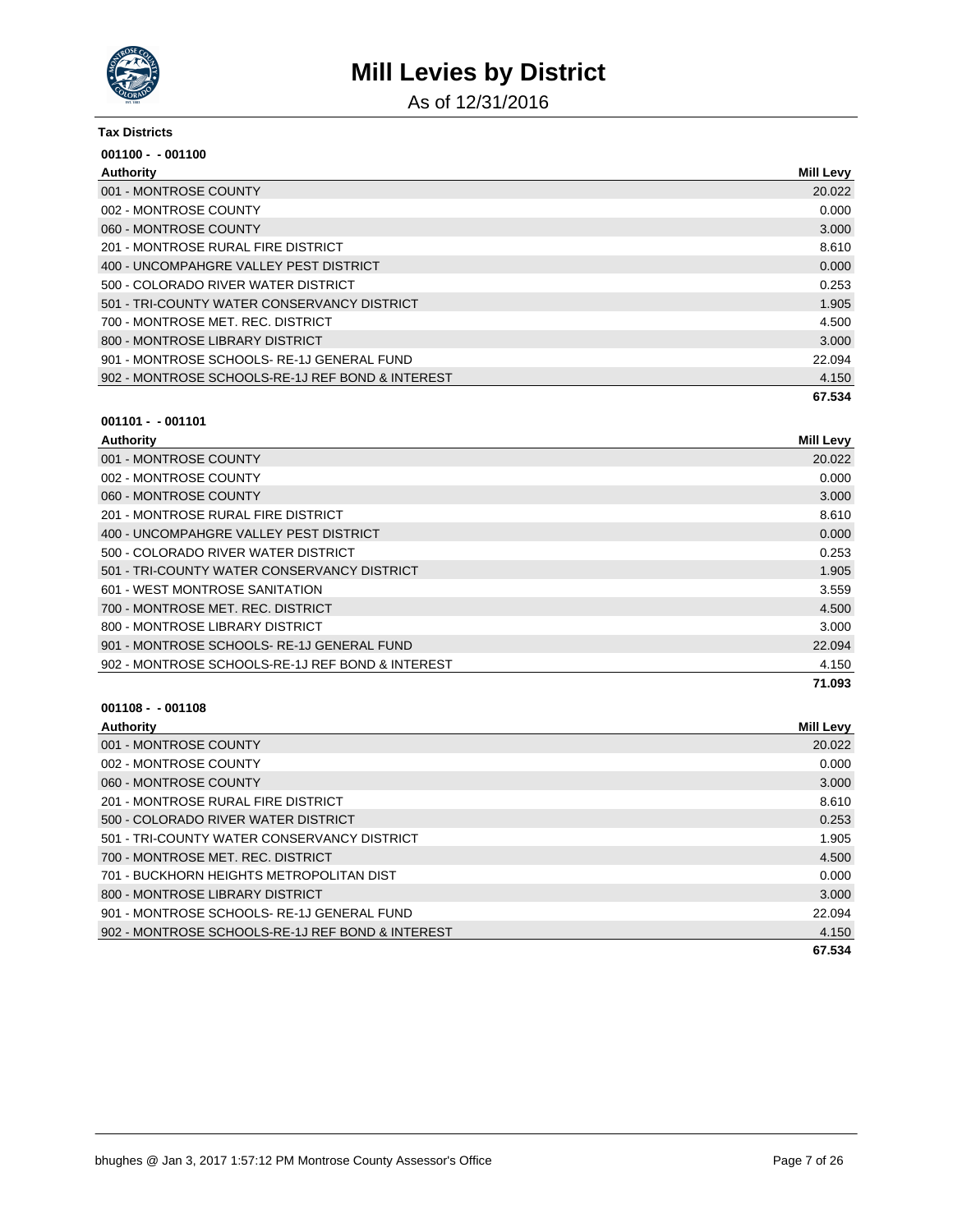

As of 12/31/2016

#### **Tax Districts**

| $001109 - 001109$                                |                  |
|--------------------------------------------------|------------------|
| Authority                                        | <b>Mill Levy</b> |
| 001 - MONTROSE COUNTY                            | 20.022           |
| 002 - MONTROSE COUNTY                            | 0.000            |
| 060 - MONTROSE COUNTY                            | 3.000            |
| 201 - MONTROSE RURAL FIRE DISTRICT               | 8.610            |
| 500 - COLORADO RIVER WATER DISTRICT              | 0.253            |
| 501 - TRI-COUNTY WATER CONSERVANCY DISTRICT      | 1.905            |
| 701 - BUCKHORN HEIGHTS METROPOLITAN DIST         | 0.000            |
| 800 - MONTROSE LIBRARY DISTRICT                  | 3.000            |
| 901 - MONTROSE SCHOOLS-RE-1J GENERAL FUND        | 22.094           |
| 902 - MONTROSE SCHOOLS-RE-1J REF BOND & INTEREST | 4.150            |
|                                                  | 63.034           |

### **001110 - - 001110**

| Authority                                        | Mill Levy |
|--------------------------------------------------|-----------|
| 001 - MONTROSE COUNTY                            | 20.022    |
| 002 - MONTROSE COUNTY                            | 0.000     |
| 060 - MONTROSE COUNTY                            | 3.000     |
| 201 - MONTROSE RURAL FIRE DISTRICT               | 8.610     |
| 500 - COLORADO RIVER WATER DISTRICT              | 0.253     |
| 501 - TRI-COUNTY WATER CONSERVANCY DISTRICT      | 1.905     |
| 800 - MONTROSE LIBRARY DISTRICT                  | 3.000     |
| 901 - MONTROSE SCHOOLS-RE-1J GENERAL FUND        | 22.094    |
| 902 - MONTROSE SCHOOLS-RE-1J REF BOND & INTEREST | 4.150     |
|                                                  | 63.034    |

### **001111 - - 001111**

| Authority                                        | Mill Levy |
|--------------------------------------------------|-----------|
| 001 - MONTROSE COUNTY                            | 20.022    |
| 002 - MONTROSE COUNTY                            | 0.000     |
| 060 - MONTROSE COUNTY                            | 3.000     |
| 201 - MONTROSE RURAL FIRE DISTRICT               | 8.610     |
| 500 - COLORADO RIVER WATER DISTRICT              | 0.253     |
| 501 - TRI-COUNTY WATER CONSERVANCY DISTRICT      | 1.905     |
| 601 - WEST MONTROSE SANITATION                   | 3.559     |
| 800 - MONTROSE LIBRARY DISTRICT                  | 3.000     |
| 901 - MONTROSE SCHOOLS-RE-1J GENERAL FUND        | 22.094    |
| 902 - MONTROSE SCHOOLS-RE-1J REF BOND & INTEREST | 4.150     |
|                                                  | 66.593    |

| Mill Levy |
|-----------|
| 20.022    |
| 0.000     |
| 3.000     |
| 8.610     |
| 0.000     |
| 0.253     |
| 1.905     |
| 3.000     |
| 22.094    |
| 4.150     |
| 63.034    |
|           |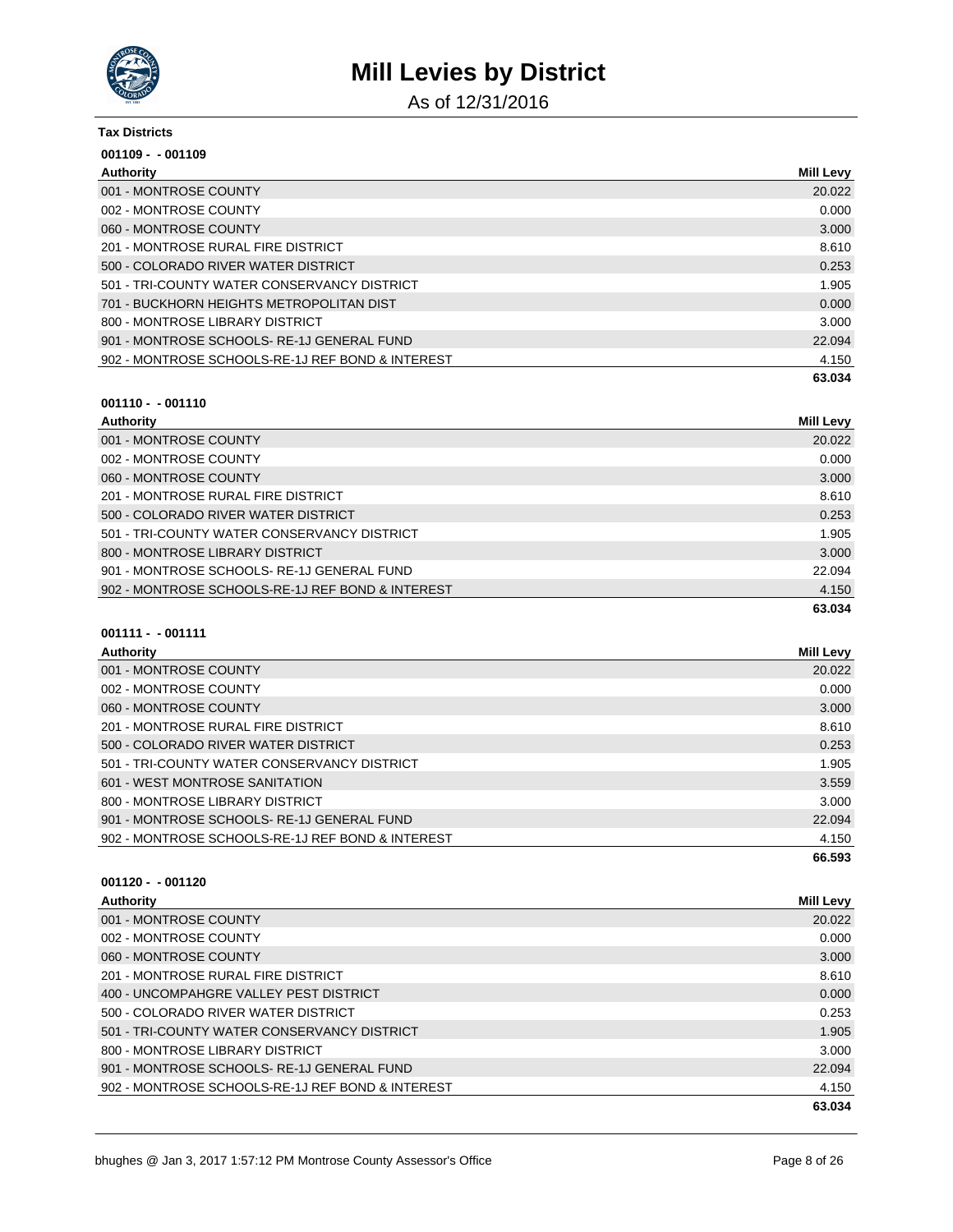

As of 12/31/2016

#### **Tax Districts**

| $001121 - 001121$                                |                  |
|--------------------------------------------------|------------------|
| Authority                                        | <b>Mill Levy</b> |
| 001 - MONTROSE COUNTY                            | 20.022           |
| 002 - MONTROSE COUNTY                            | 0.000            |
| 060 - MONTROSE COUNTY                            | 3.000            |
| 201 - MONTROSE RURAL FIRE DISTRICT               | 8.610            |
| 400 - UNCOMPAHGRE VALLEY PEST DISTRICT           | 0.000            |
| 500 - COLORADO RIVER WATER DISTRICT              | 0.253            |
| 501 - TRI-COUNTY WATER CONSERVANCY DISTRICT      | 1.905            |
| 601 - WEST MONTROSE SANITATION                   | 3.559            |
| 800 - MONTROSE LIBRARY DISTRICT                  | 3.000            |
| 901 - MONTROSE SCHOOLS-RE-1J GENERAL FUND        | 22.094           |
| 902 - MONTROSE SCHOOLS-RE-1J REF BOND & INTEREST | 4.150            |
|                                                  | 66.593           |

### **001130 - - 001130**

| Authority                                        | <b>Mill Levy</b> |
|--------------------------------------------------|------------------|
| 001 - MONTROSE COUNTY                            | 20.022           |
| 002 - MONTROSE COUNTY                            | 0.000            |
| 060 - MONTROSE COUNTY                            | 3.000            |
| 500 - COLORADO RIVER WATER DISTRICT              | 0.253            |
| 501 - TRI-COUNTY WATER CONSERVANCY DISTRICT      | 1.905            |
| 800 - MONTROSE LIBRARY DISTRICT                  | 3.000            |
| 901 - MONTROSE SCHOOLS-RE-1J GENERAL FUND        | 22.094           |
| 902 - MONTROSE SCHOOLS-RE-1J REF BOND & INTEREST | 4.150            |
|                                                  | 54.424           |

| Authority                                        | <b>Mill Levy</b> |
|--------------------------------------------------|------------------|
| 001 - MONTROSE COUNTY                            | 20.022           |
| 002 - MONTROSE COUNTY                            | 0.000            |
| 060 - MONTROSE COUNTY                            | 3.000            |
| 500 - COLORADO RIVER WATER DISTRICT              | 0.253            |
| 501 - TRI-COUNTY WATER CONSERVANCY DISTRICT      | 1.905            |
| 700 - MONTROSE MET. REC. DISTRICT                | 4.500            |
| 800 - MONTROSE LIBRARY DISTRICT                  | 3.000            |
| 901 - MONTROSE SCHOOLS-RE-1J GENERAL FUND        | 22.094           |
| 902 - MONTROSE SCHOOLS-RE-1J REF BOND & INTEREST | 4.150            |
|                                                  | 58.924           |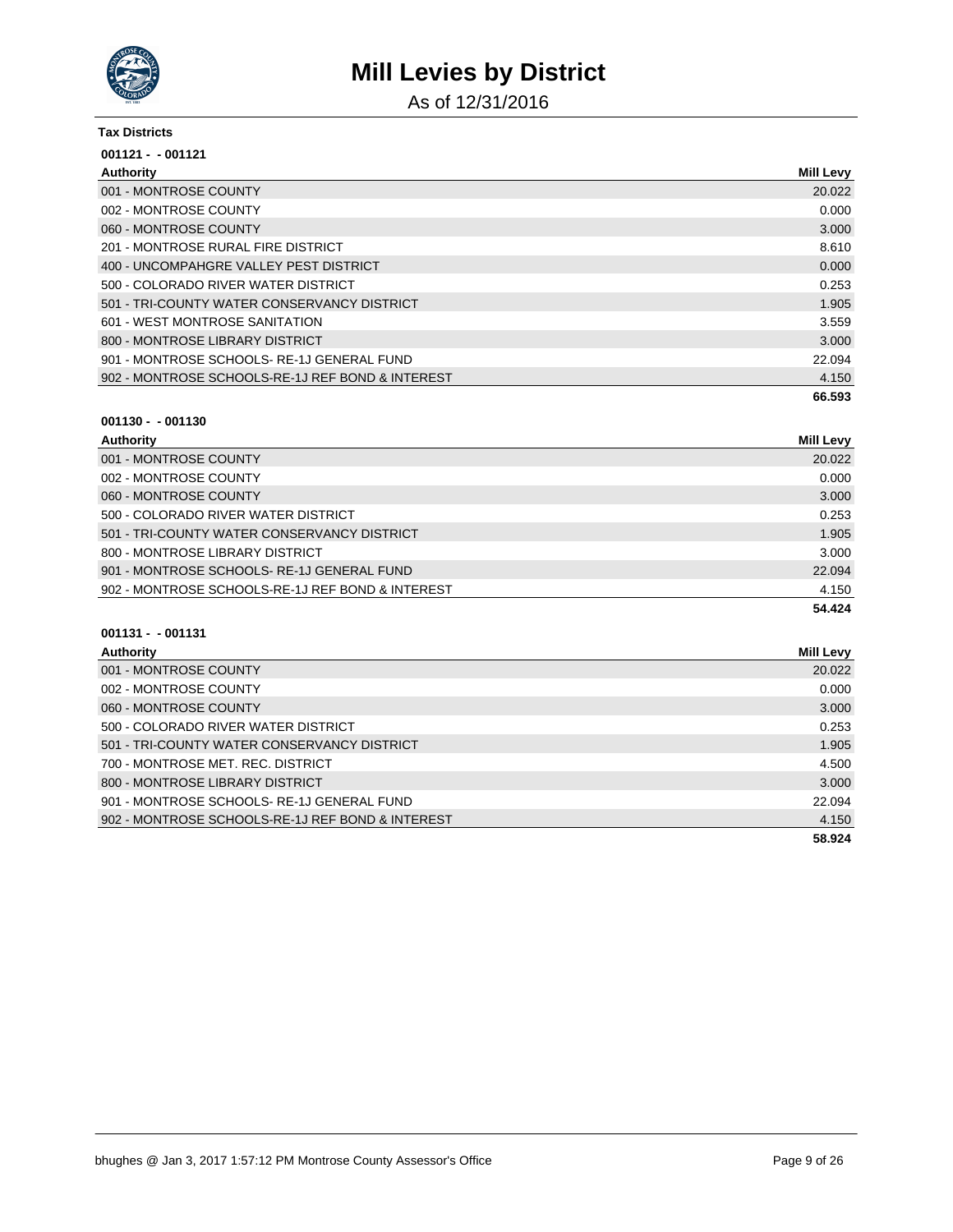

As of 12/31/2016

#### **Tax Districts**

| $001140 - 001140$                                |                  |
|--------------------------------------------------|------------------|
| <b>Authority</b>                                 | <b>Mill Levy</b> |
| 001 - MONTROSE COUNTY                            | 20.022           |
| 002 - MONTROSE COUNTY                            | 0.000            |
| 060 - MONTROSE COUNTY                            | 3.000            |
| 101 - CITY OF MONTROSE                           | 0.000            |
| 201 - MONTROSE RURAL FIRE DISTRICT               | 8.610            |
| 500 - COLORADO RIVER WATER DISTRICT              | 0.253            |
| 501 - TRI-COUNTY WATER CONSERVANCY DISTRICT      | 1.905            |
| 502 - BOSTWICK PARK WATER DISTRICT               | 0.989            |
| 700 - MONTROSE MET. REC. DISTRICT                | 4.500            |
| 800 - MONTROSE LIBRARY DISTRICT                  | 3.000            |
| 901 - MONTROSE SCHOOLS-RE-1J GENERAL FUND        | 22.094           |
| 902 - MONTROSE SCHOOLS-RE-1J REF BOND & INTEREST | 4.150            |
|                                                  | 68.523           |

#### **001141 - - 001141**

| Authority                                        | <b>Mill Levy</b> |
|--------------------------------------------------|------------------|
| 001 - MONTROSE COUNTY                            | 20.022           |
| 002 - MONTROSE COUNTY                            | 0.000            |
| 060 - MONTROSE COUNTY                            | 3.000            |
| 101 - CITY OF MONTROSE                           | 0.000            |
| 201 - MONTROSE RURAL FIRE DISTRICT               | 8.610            |
| 500 - COLORADO RIVER WATER DISTRICT              | 0.253            |
| 501 - TRI-COUNTY WATER CONSERVANCY DISTRICT      | 1.905            |
| 502 - BOSTWICK PARK WATER DISTRICT               | 0.989            |
| 601 - WEST MONTROSE SANITATION                   | 3.559            |
| 700 - MONTROSE MET. REC. DISTRICT                | 4.500            |
| 800 - MONTROSE LIBRARY DISTRICT                  | 3.000            |
| 901 - MONTROSE SCHOOLS-RE-1J GENERAL FUND        | 22.094           |
| 902 - MONTROSE SCHOOLS-RE-1J REF BOND & INTEREST | 4.150            |
|                                                  | 72.082           |

| Authority                                        | <b>Mill Levy</b> |
|--------------------------------------------------|------------------|
| 001 - MONTROSE COUNTY                            | 20.022           |
| 002 - MONTROSE COUNTY                            | 0.000            |
| 060 - MONTROSE COUNTY                            | 3.000            |
| 101 - CITY OF MONTROSE                           | 0.000            |
| 201 - MONTROSE RURAL FIRE DISTRICT               | 8.610            |
| 500 - COLORADO RIVER WATER DISTRICT              | 0.253            |
| 501 - TRI-COUNTY WATER CONSERVANCY DISTRICT      | 1.905            |
| 502 - BOSTWICK PARK WATER DISTRICT               | 0.989            |
| 800 - MONTROSE LIBRARY DISTRICT                  | 3.000            |
| 901 - MONTROSE SCHOOLS-RE-1J GENERAL FUND        | 22.094           |
| 902 - MONTROSE SCHOOLS-RE-1J REF BOND & INTEREST | 4.150            |
|                                                  | 64.023           |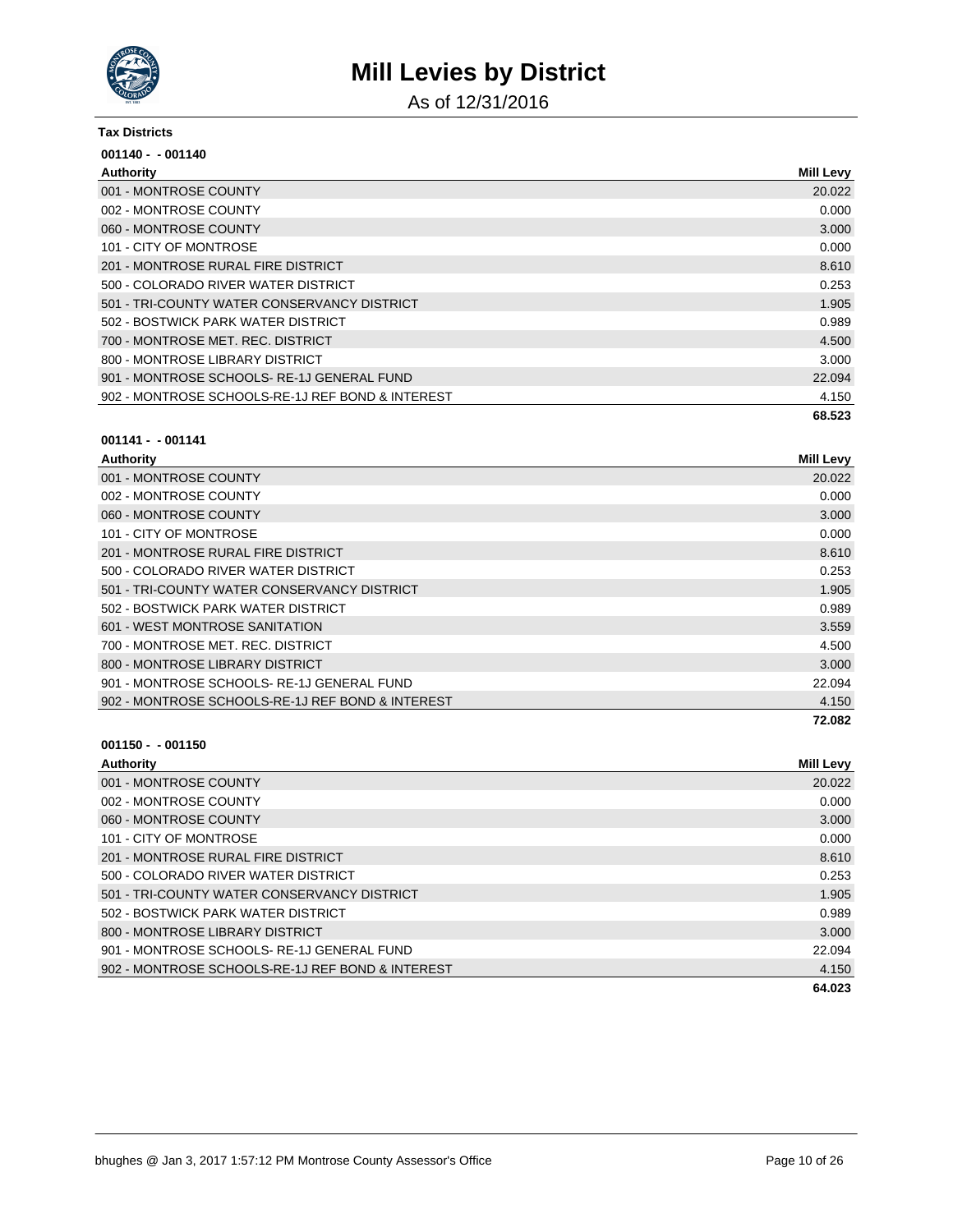

As of 12/31/2016

#### **Tax Districts**

| $001151 - 001151$                                |                  |
|--------------------------------------------------|------------------|
| Authority                                        | <b>Mill Levy</b> |
| 001 - MONTROSE COUNTY                            | 20.022           |
| 002 - MONTROSE COUNTY                            | 0.000            |
| 060 - MONTROSE COUNTY                            | 3.000            |
| 101 - CITY OF MONTROSE                           | 0.000            |
| 201 - MONTROSE RURAL FIRE DISTRICT               | 8.610            |
| 400 - UNCOMPAHGRE VALLEY PEST DISTRICT           | 0.000            |
| 500 - COLORADO RIVER WATER DISTRICT              | 0.253            |
| 501 - TRI-COUNTY WATER CONSERVANCY DISTRICT      | 1.905            |
| 502 - BOSTWICK PARK WATER DISTRICT               | 0.989            |
| 800 - MONTROSE LIBRARY DISTRICT                  | 3.000            |
| 901 - MONTROSE SCHOOLS-RE-1J GENERAL FUND        | 22.094           |
| 902 - MONTROSE SCHOOLS-RE-1J REF BOND & INTEREST | 4.150            |
|                                                  | 64.023           |

#### **001152 - - 001152**

| <b>Mill Levy</b> |
|------------------|
| 20.022           |
| 0.000            |
| 3.000            |
| 0.000            |
| 8.610            |
| 0.000            |
| 0.253            |
| 1.905            |
| 0.989            |
| 4.500            |
| 3.000            |
| 22.094           |
| 4.150            |
| 68.523           |
|                  |

| <b>Mill Levy</b> |
|------------------|
| 20.022           |
| 0.000            |
| 3.000            |
| 0.000            |
| 8.610            |
| 0.000            |
| 0.253            |
| 1.905            |
| 4.500            |
| 3.000            |
| 22.094           |
| 4.150            |
| 67.534           |
|                  |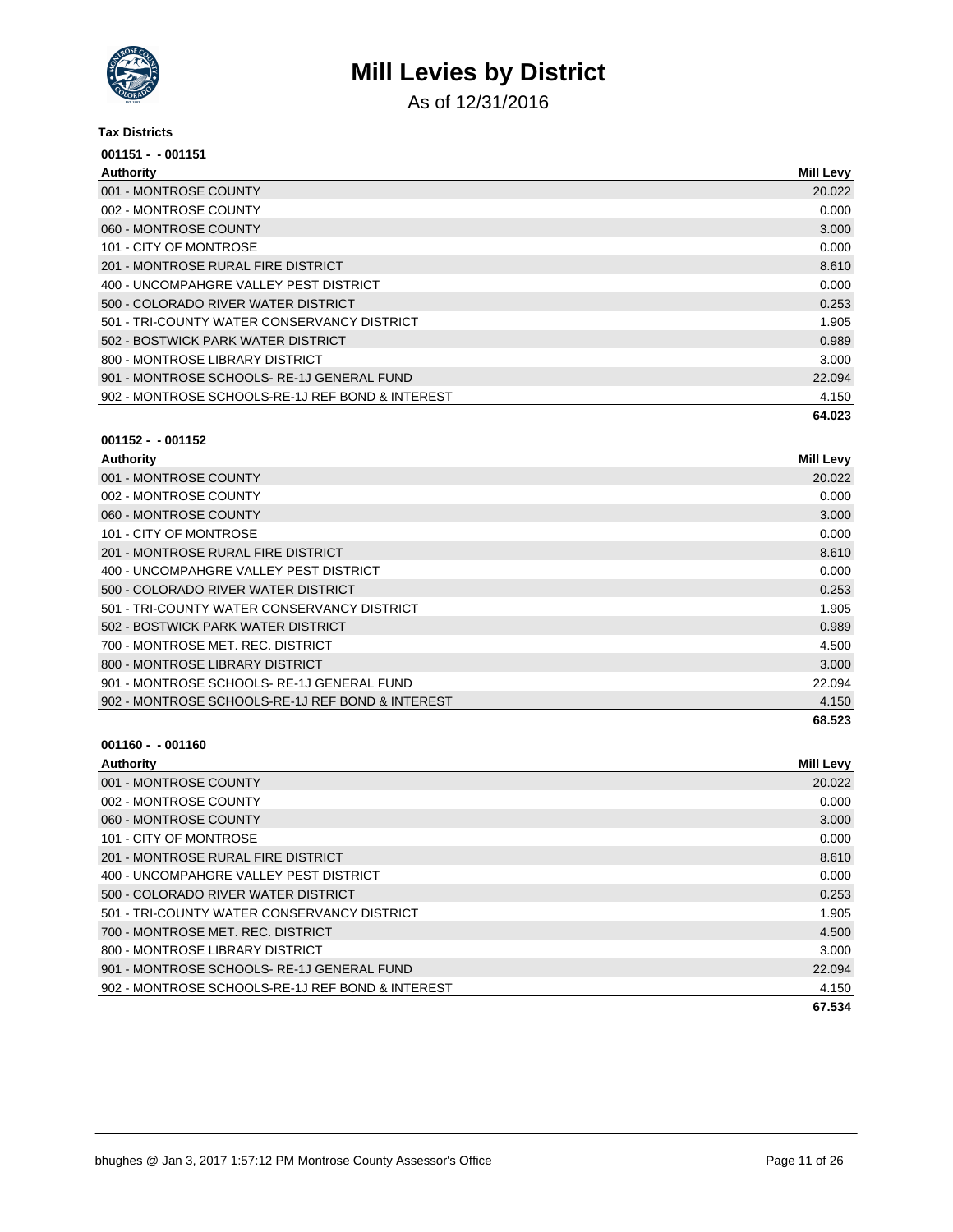

As of 12/31/2016

#### **Tax Districts**

| $001161 - 001161$                                |                  |
|--------------------------------------------------|------------------|
| Authority                                        | <b>Mill Levy</b> |
| 001 - MONTROSE COUNTY                            | 20.022           |
| 002 - MONTROSE COUNTY                            | 0.000            |
| 060 - MONTROSE COUNTY                            | 3.000            |
| 101 - CITY OF MONTROSE                           | 0.000            |
| 201 - MONTROSE RURAL FIRE DISTRICT               | 8.610            |
| 400 - UNCOMPAHGRE VALLEY PEST DISTRICT           | 0.000            |
| 500 - COLORADO RIVER WATER DISTRICT              | 0.253            |
| 501 - TRI-COUNTY WATER CONSERVANCY DISTRICT      | 1.905            |
| 800 - MONTROSE LIBRARY DISTRICT                  | 3.000            |
| 901 - MONTROSE SCHOOLS-RE-1J GENERAL FUND        | 22.094           |
| 902 - MONTROSE SCHOOLS-RE-1J REF BOND & INTEREST | 4.150            |
|                                                  | 63.034           |

### **001162 - - 001162**

| Authority                                        | <b>Mill Levy</b> |
|--------------------------------------------------|------------------|
| 001 - MONTROSE COUNTY                            | 20.022           |
| 002 - MONTROSE COUNTY                            | 0.000            |
| 060 - MONTROSE COUNTY                            | 3.000            |
| 101 - CITY OF MONTROSE                           | 0.000            |
| 201 - MONTROSE RURAL FIRE DISTRICT               | 8.610            |
| 400 - UNCOMPAHGRE VALLEY PEST DISTRICT           | 0.000            |
| 500 - COLORADO RIVER WATER DISTRICT              | 0.253            |
| 501 - TRI-COUNTY WATER CONSERVANCY DISTRICT      | 1.905            |
| 601 - WEST MONTROSE SANITATION                   | 3.559            |
| 800 - MONTROSE LIBRARY DISTRICT                  | 3.000            |
| 901 - MONTROSE SCHOOLS-RE-1J GENERAL FUND        | 22.094           |
| 902 - MONTROSE SCHOOLS-RE-1J REF BOND & INTEREST | 4.150            |
|                                                  | 66.593           |

| Authority                                        | <b>Mill Levy</b> |
|--------------------------------------------------|------------------|
| 001 - MONTROSE COUNTY                            | 20.022           |
| 002 - MONTROSE COUNTY                            | 0.000            |
| 060 - MONTROSE COUNTY                            | 3.000            |
| 101 - CITY OF MONTROSE                           | 0.000            |
| 201 - MONTROSE RURAL FIRE DISTRICT               | 8.610            |
| 400 - UNCOMPAHGRE VALLEY PEST DISTRICT           | 0.000            |
| 500 - COLORADO RIVER WATER DISTRICT              | 0.253            |
| 501 - TRI-COUNTY WATER CONSERVANCY DISTRICT      | 1.905            |
| 601 - WEST MONTROSE SANITATION                   | 3.559            |
| 700 - MONTROSE MET. REC. DISTRICT                | 4.500            |
| 800 - MONTROSE LIBRARY DISTRICT                  | 3.000            |
| 901 - MONTROSE SCHOOLS-RE-1J GENERAL FUND        | 22.094           |
| 902 - MONTROSE SCHOOLS-RE-1J REF BOND & INTEREST | 4.150            |
|                                                  | 71.093           |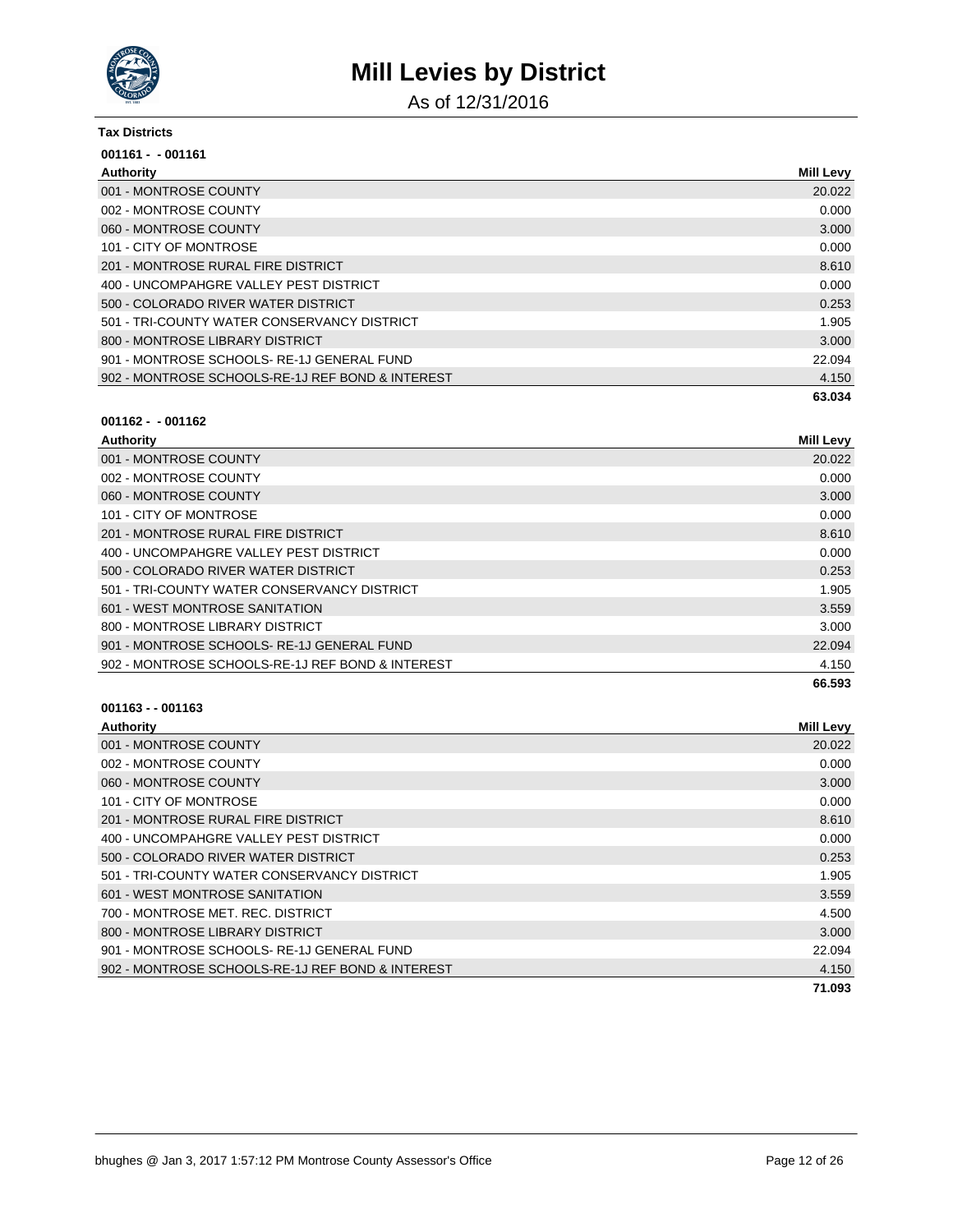

As of 12/31/2016

#### **Tax Districts**

| 001164 - - 001164                                |                  |
|--------------------------------------------------|------------------|
| Authority                                        | <b>Mill Levy</b> |
| 001 - MONTROSE COUNTY                            | 20.022           |
| 002 - MONTROSE COUNTY                            | 0.000            |
| 060 - MONTROSE COUNTY                            | 3.000            |
| 101 - CITY OF MONTROSE                           | 0.000            |
| 201 - MONTROSE RURAL FIRE DISTRICT               | 8.610            |
| 500 - COLORADO RIVER WATER DISTRICT              | 0.253            |
| 501 - TRI-COUNTY WATER CONSERVANCY DISTRICT      | 1.905            |
| 601 - WEST MONTROSE SANITATION                   | 3.559            |
| 800 - MONTROSE LIBRARY DISTRICT                  | 3.000            |
| 901 - MONTROSE SCHOOLS-RE-1J GENERAL FUND        | 22.094           |
| 902 - MONTROSE SCHOOLS-RE-1J REF BOND & INTEREST | 4.150            |
|                                                  | 66.593           |

### **001165 - - 001165**

| Authority                                        | <b>Mill Levy</b> |
|--------------------------------------------------|------------------|
| 001 - MONTROSE COUNTY                            | 20.022           |
| 002 - MONTROSE COUNTY                            | 0.000            |
| 060 - MONTROSE COUNTY                            | 3.000            |
| 101 - CITY OF MONTROSE                           | 0.000            |
| 201 - MONTROSE RURAL FIRE DISTRICT               | 8.610            |
| 500 - COLORADO RIVER WATER DISTRICT              | 0.253            |
| 501 - TRI-COUNTY WATER CONSERVANCY DISTRICT      | 1.905            |
| 601 - WEST MONTROSE SANITATION                   | 3.559            |
| 700 - MONTROSE MET. REC. DISTRICT                | 4.500            |
| 800 - MONTROSE LIBRARY DISTRICT                  | 3.000            |
| 901 - MONTROSE SCHOOLS-RE-1J GENERAL FUND        | 22.094           |
| 902 - MONTROSE SCHOOLS-RE-1J REF BOND & INTEREST | 4.150            |
|                                                  | 71.093           |

| Authority                                        | <b>Mill Levy</b> |
|--------------------------------------------------|------------------|
| 001 - MONTROSE COUNTY                            | 20.022           |
| 002 - MONTROSE COUNTY                            | 0.000            |
| 060 - MONTROSE COUNTY                            | 3.000            |
| 101 - CITY OF MONTROSE                           | 0.000            |
| 201 - MONTROSE RURAL FIRE DISTRICT               | 8.610            |
| 500 - COLORADO RIVER WATER DISTRICT              | 0.253            |
| 501 - TRI-COUNTY WATER CONSERVANCY DISTRICT      | 1.905            |
| 502 - BOSTWICK PARK WATER DISTRICT               | 0.989            |
| 601 - WEST MONTROSE SANITATION                   | 3.559            |
| 800 - MONTROSE LIBRARY DISTRICT                  | 3.000            |
| 901 - MONTROSE SCHOOLS-RE-1J GENERAL FUND        | 22.094           |
| 902 - MONTROSE SCHOOLS-RE-1J REF BOND & INTEREST | 4.150            |
|                                                  | 67.582           |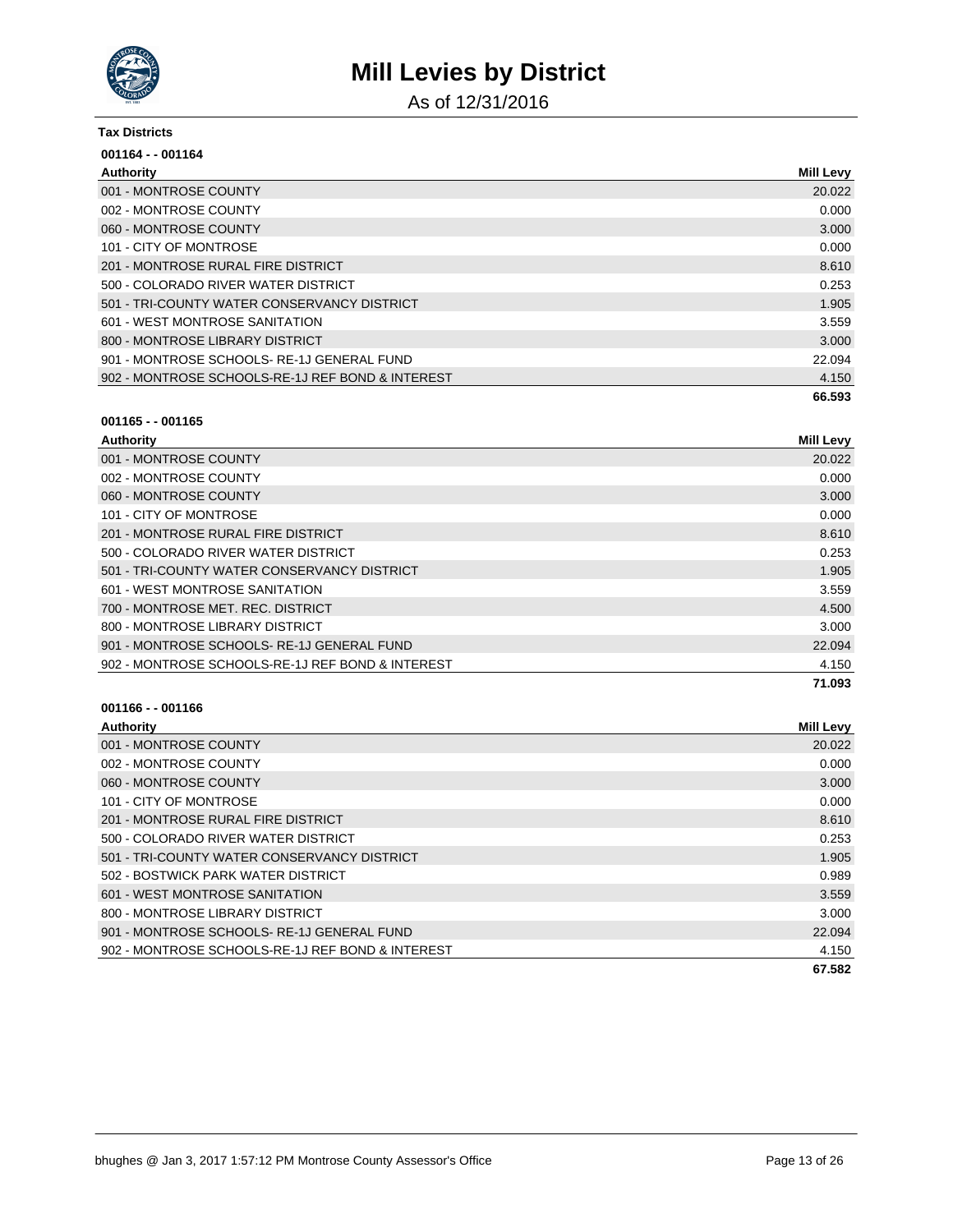

As of 12/31/2016

| <b>Tax Districts</b>                             |                  |
|--------------------------------------------------|------------------|
| $006000 - 006000$                                |                  |
| Authority                                        | <b>Mill Levy</b> |
| 001 - MONTROSE COUNTY                            | 20.022           |
| 002 - MONTROSE COUNTY                            | 0.000            |
| 060 - MONTROSE COUNTY                            | 3.000            |
| 500 - COLORADO RIVER WATER DISTRICT              | 0.253            |
| 502 - BOSTWICK PARK WATER DISTRICT               | 0.989            |
| 800 - MONTROSE LIBRARY DISTRICT                  | 3.000            |
| 901 - MONTROSE SCHOOLS-RE-1J GENERAL FUND        | 22.094           |
| 902 - MONTROSE SCHOOLS-RE-1J REF BOND & INTEREST | 4.150            |
|                                                  | 53.508           |

#### **006010 - - 006010**

| Authority                                        | <b>Mill Levy</b> |
|--------------------------------------------------|------------------|
| 001 - MONTROSE COUNTY                            | 20.022           |
| 002 - MONTROSE COUNTY                            | 0.000            |
| 060 - MONTROSE COUNTY                            | 3.000            |
| 500 - COLORADO RIVER WATER DISTRICT              | 0.253            |
| 502 - BOSTWICK PARK WATER DISTRICT               | 0.989            |
| 700 - MONTROSE MET. REC. DISTRICT                | 4.500            |
| 800 - MONTROSE LIBRARY DISTRICT                  | 3.000            |
| 901 - MONTROSE SCHOOLS-RE-1J GENERAL FUND        | 22.094           |
| 902 - MONTROSE SCHOOLS-RE-1J REF BOND & INTEREST | 4.150            |
|                                                  | 58.008           |

### **014010 - - 014010**

| Authority                                        | <b>Mill Levy</b> |
|--------------------------------------------------|------------------|
| 001 - MONTROSE COUNTY                            | 20.022           |
| 002 - MONTROSE COUNTY                            | 0.000            |
| 060 - MONTROSE COUNTY                            | 3.000            |
| 202 - OLATHE FIRE DISTRICT                       | 7.516            |
| 307 - PEA GREEN CEMETERY                         | 0.326            |
| 400 - UNCOMPAHGRE VALLEY PEST DISTRICT           | 0.000            |
| 500 - COLORADO RIVER WATER DISTRICT              | 0.253            |
| 501 - TRI-COUNTY WATER CONSERVANCY DISTRICT      | 1.905            |
| 800 - MONTROSE LIBRARY DISTRICT                  | 3.000            |
| 901 - MONTROSE SCHOOLS-RE-1J GENERAL FUND        | 22.094           |
| 902 - MONTROSE SCHOOLS-RE-1J REF BOND & INTEREST | 4.150            |
|                                                  | 62.266           |

| Authority                                        | <b>Mill Levy</b> |
|--------------------------------------------------|------------------|
| 001 - MONTROSE COUNTY                            | 20.022           |
| 002 - MONTROSE COUNTY                            | 0.000            |
| 060 - MONTROSE COUNTY                            | 3.000            |
| 102 - TOWN OF OLATHE                             | 7.943            |
| 202 - OLATHE FIRE DISTRICT                       | 7.516            |
| 302 - OLATHE CEMETERY                            | 0.897            |
| 500 - COLORADO RIVER WATER DISTRICT              | 0.253            |
| 501 - TRI-COUNTY WATER CONSERVANCY DISTRICT      | 1.905            |
| 800 - MONTROSE LIBRARY DISTRICT                  | 3.000            |
| 901 - MONTROSE SCHOOLS-RE-1J GENERAL FUND        | 22.094           |
| 902 - MONTROSE SCHOOLS-RE-1J REF BOND & INTEREST | 4.150            |
|                                                  | 70.780           |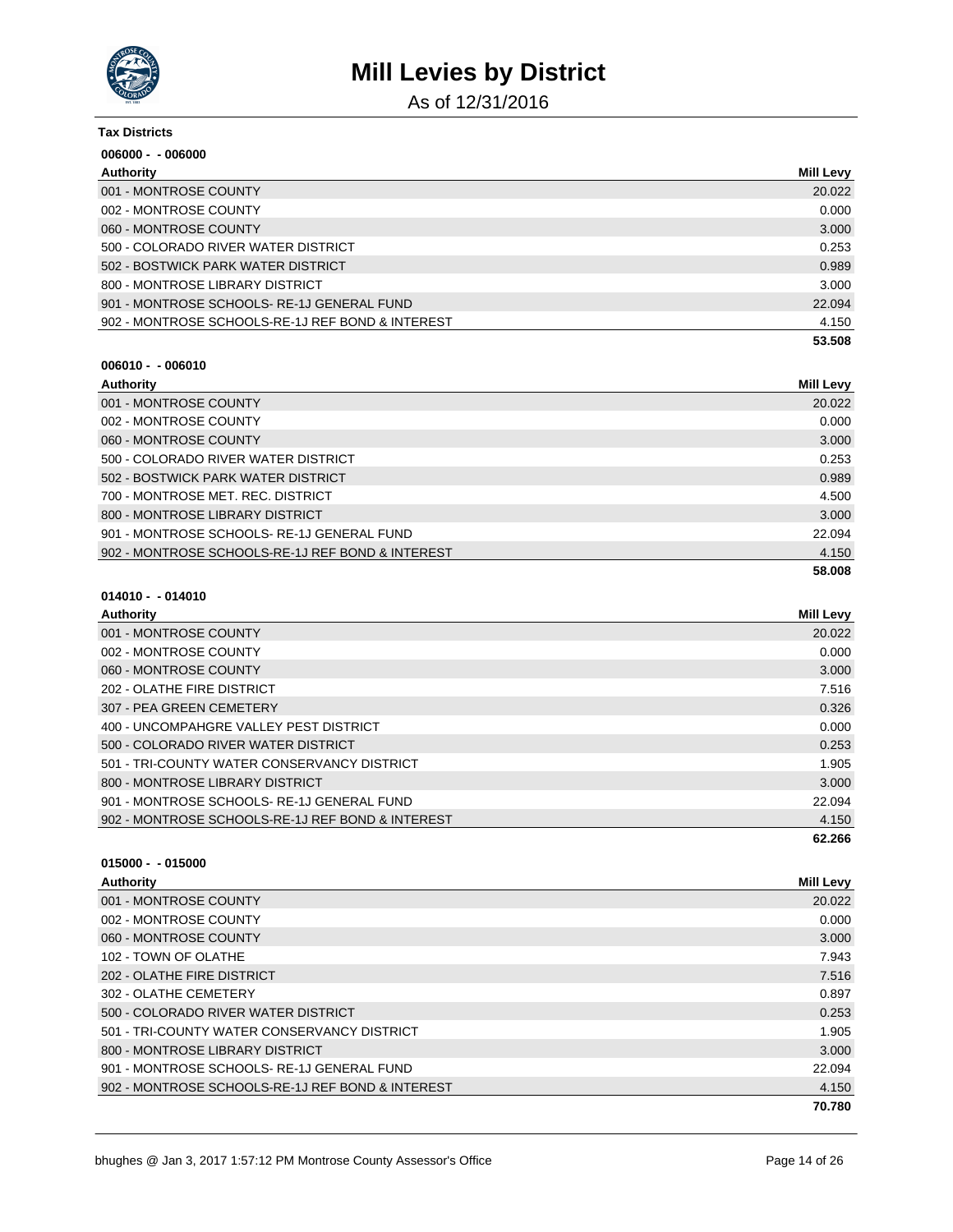

As of 12/31/2016

| Tax Districts                                    |                  |
|--------------------------------------------------|------------------|
| $015020 - 015020$                                |                  |
| Authority                                        | <b>Mill Levy</b> |
| 001 - MONTROSE COUNTY                            | 20.022           |
| 002 - MONTROSE COUNTY                            | 0.000            |
| 060 - MONTROSE COUNTY                            | 3.000            |
| 202 - OLATHE FIRE DISTRICT                       | 7.516            |
| 302 - OLATHE CEMETERY                            | 0.897            |
| 500 - COLORADO RIVER WATER DISTRICT              | 0.253            |
| 501 - TRI-COUNTY WATER CONSERVANCY DISTRICT      | 1.905            |
| 800 - MONTROSE LIBRARY DISTRICT                  | 3.000            |
| 901 - MONTROSE SCHOOLS-RE-1J GENERAL FUND        | 22.094           |
| 902 - MONTROSE SCHOOLS-RE-1J REF BOND & INTEREST | 4.150            |
|                                                  | 62.837           |

### **015030 - - 015030**

| Authority                                        | Mill Levy |
|--------------------------------------------------|-----------|
| 001 - MONTROSE COUNTY                            | 20.022    |
| 002 - MONTROSE COUNTY                            | 0.000     |
| 060 - MONTROSE COUNTY                            | 3.000     |
| 202 - OLATHE FIRE DISTRICT                       | 7.516     |
| 302 - OLATHE CEMETERY                            | 0.897     |
| 400 - UNCOMPAHGRE VALLEY PEST DISTRICT           | 0.000     |
| 500 - COLORADO RIVER WATER DISTRICT              | 0.253     |
| 501 - TRI-COUNTY WATER CONSERVANCY DISTRICT      | 1.905     |
| 800 - MONTROSE LIBRARY DISTRICT                  | 3.000     |
| 901 - MONTROSE SCHOOLS-RE-1J GENERAL FUND        | 22.094    |
| 902 - MONTROSE SCHOOLS-RE-1J REF BOND & INTEREST | 4.150     |
|                                                  | 62.837    |

| Authority                                        | Mill Levy |
|--------------------------------------------------|-----------|
| 001 - MONTROSE COUNTY                            | 20.022    |
| 002 - MONTROSE COUNTY                            | 0.000     |
| 060 - MONTROSE COUNTY                            | 3.000     |
| 400 - UNCOMPAHGRE VALLEY PEST DISTRICT           | 0.000     |
| 500 - COLORADO RIVER WATER DISTRICT              | 0.253     |
| 501 - TRI-COUNTY WATER CONSERVANCY DISTRICT      | 1.905     |
| 800 - MONTROSE LIBRARY DISTRICT                  | 3.000     |
| 901 - MONTROSE SCHOOLS-RE-1J GENERAL FUND        | 22.094    |
| 902 - MONTROSE SCHOOLS-RE-1J REF BOND & INTEREST | 4.150     |
|                                                  | 54.424    |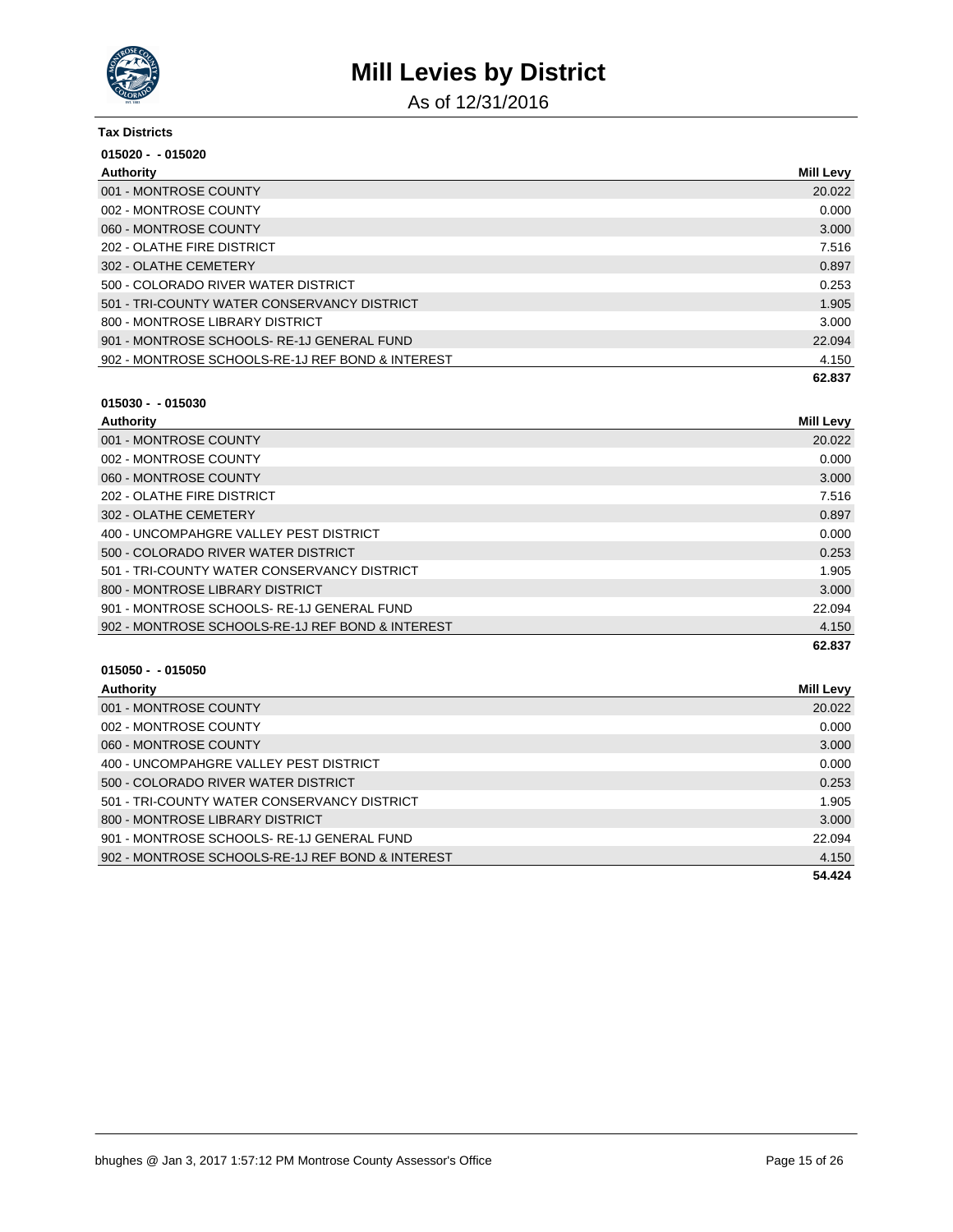

As of 12/31/2016

| <b>Tax Districts</b>                             |                  |
|--------------------------------------------------|------------------|
| $015051 - 015051$                                |                  |
| Authority                                        | <b>Mill Levy</b> |
| 001 - MONTROSE COUNTY                            | 20.022           |
| 002 - MONTROSE COUNTY                            | 0.000            |
| 060 - MONTROSE COUNTY                            | 3.000            |
| 400 - UNCOMPAHGRE VALLEY PEST DISTRICT           | 0.000            |
| 500 - COLORADO RIVER WATER DISTRICT              | 0.253            |
| 501 - TRI-COUNTY WATER CONSERVANCY DISTRICT      | 1.905            |
| 700 - MONTROSE MET. REC. DISTRICT                | 4.500            |
| 800 - MONTROSE LIBRARY DISTRICT                  | 3.000            |
| 901 - MONTROSE SCHOOLS-RE-1J GENERAL FUND        | 22.094           |
| 902 - MONTROSE SCHOOLS-RE-1J REF BOND & INTEREST | 4.150            |
|                                                  | 58.924           |

### **015080 - - 015080**

| Authority                                        | Mill Levy |
|--------------------------------------------------|-----------|
| 001 - MONTROSE COUNTY                            | 20.022    |
| 002 - MONTROSE COUNTY                            | 0.000     |
| 060 - MONTROSE COUNTY                            | 3.000     |
| 202 - OLATHE FIRE DISTRICT                       | 7.516     |
| 500 - COLORADO RIVER WATER DISTRICT              | 0.253     |
| 506 - FRUITLAND WATER DISTRICT                   | 0.000     |
| 800 - MONTROSE LIBRARY DISTRICT                  | 3.000     |
| 901 - MONTROSE SCHOOLS-RE-1J GENERAL FUND        | 22.094    |
| 902 - MONTROSE SCHOOLS-RE-1J REF BOND & INTEREST | 4.150     |
|                                                  | 60.035    |

### **015100 - - 015100**

| Authority                                        | Mill Levy |
|--------------------------------------------------|-----------|
| 001 - MONTROSE COUNTY                            | 20.022    |
| 002 - MONTROSE COUNTY                            | 0.000     |
| 060 - MONTROSE COUNTY                            | 3.000     |
| 202 - OLATHE FIRE DISTRICT                       | 7.516     |
| 500 - COLORADO RIVER WATER DISTRICT              | 0.253     |
| 501 - TRI-COUNTY WATER CONSERVANCY DISTRICT      | 1.905     |
| 800 - MONTROSE LIBRARY DISTRICT                  | 3.000     |
| 901 - MONTROSE SCHOOLS-RE-1J GENERAL FUND        | 22.094    |
| 902 - MONTROSE SCHOOLS-RE-1J REF BOND & INTEREST | 4.150     |
|                                                  | 61.940    |

| Authority                                        | <b>Mill Levy</b> |
|--------------------------------------------------|------------------|
| 001 - MONTROSE COUNTY                            | 20.022           |
| 002 - MONTROSE COUNTY                            | 0.000            |
| 060 - MONTROSE COUNTY                            | 3.000            |
| 202 - OLATHE FIRE DISTRICT                       | 7.516            |
| 400 - UNCOMPAHGRE VALLEY PEST DISTRICT           | 0.000            |
| 500 - COLORADO RIVER WATER DISTRICT              | 0.253            |
| 501 - TRI-COUNTY WATER CONSERVANCY DISTRICT      | 1.905            |
| 800 - MONTROSE LIBRARY DISTRICT                  | 3.000            |
| 901 - MONTROSE SCHOOLS-RE-1J GENERAL FUND        | 22.094           |
| 902 - MONTROSE SCHOOLS-RE-1J REF BOND & INTEREST | 4.150            |
|                                                  | 61.940           |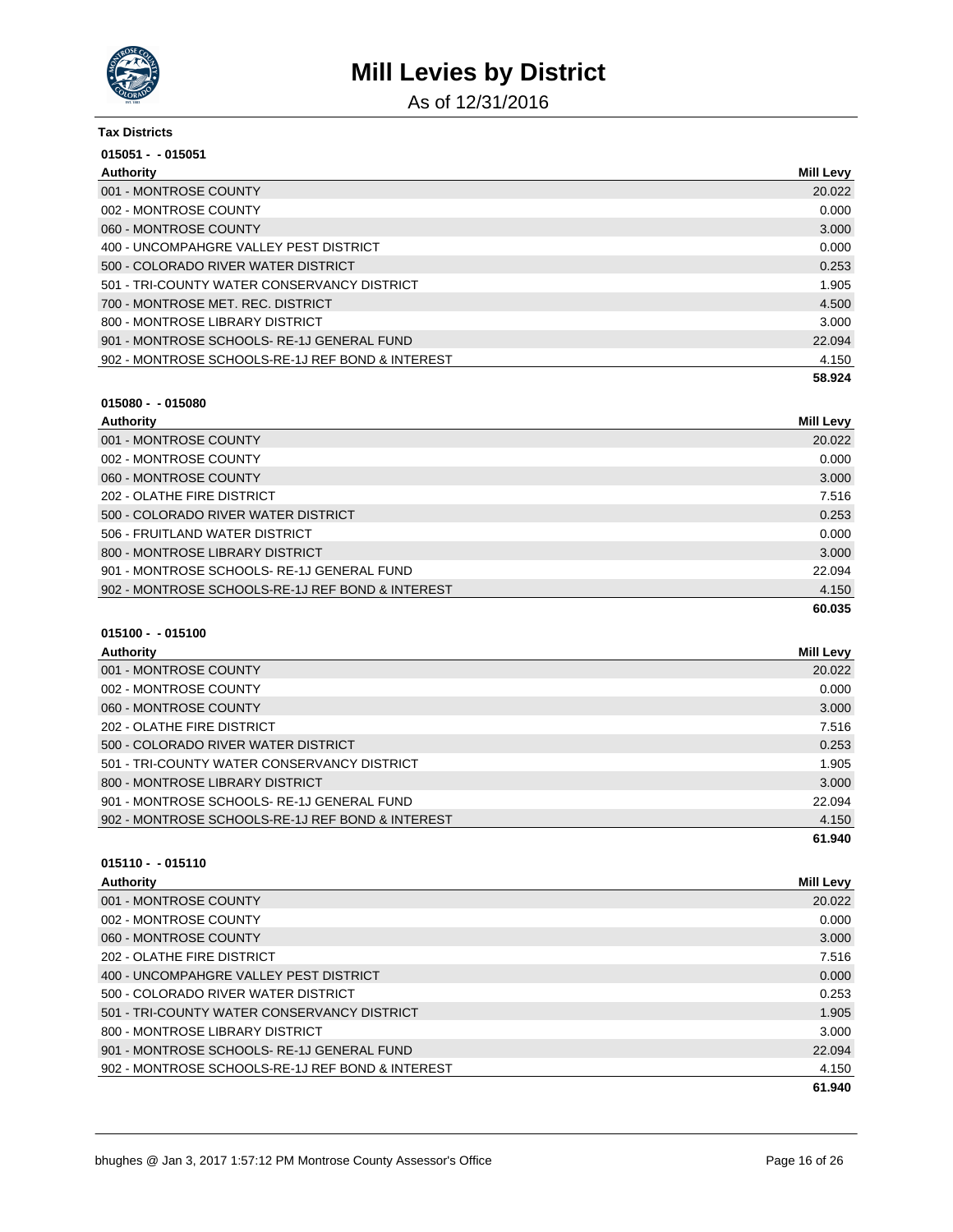

As of 12/31/2016

| <b>Tax Districts</b>                             |                  |
|--------------------------------------------------|------------------|
| 015111 - - 015111                                |                  |
| Authority                                        | <b>Mill Levy</b> |
| 001 - MONTROSE COUNTY                            | 20.022           |
| 002 - MONTROSE COUNTY                            | 0.000            |
| 060 - MONTROSE COUNTY                            | 3.000            |
| 500 - COLORADO RIVER WATER DISTRICT              | 0.253            |
| 501 - TRI-COUNTY WATER CONSERVANCY DISTRICT      | 1.905            |
| 506 - FRUITLAND WATER DISTRICT                   | 0.000            |
| 800 - MONTROSE LIBRARY DISTRICT                  | 3.000            |
| 901 - MONTROSE SCHOOLS-RE-1J GENERAL FUND        | 22.094           |
| 902 - MONTROSE SCHOOLS-RE-1J REF BOND & INTEREST | 4.150            |
|                                                  | 54.424           |

## **015112 - - 015112**

| Authority                                        | <b>Mill Levy</b> |
|--------------------------------------------------|------------------|
| 001 - MONTROSE COUNTY                            | 20.022           |
| 002 - MONTROSE COUNTY                            | 0.000            |
| 060 - MONTROSE COUNTY                            | 3.000            |
| 202 - OLATHE FIRE DISTRICT                       | 7.516            |
| 302 - OLATHE CEMETERY                            | 0.897            |
| 500 - COLORADO RIVER WATER DISTRICT              | 0.253            |
| 501 - TRI-COUNTY WATER CONSERVANCY DISTRICT      | 1.905            |
| 502 - BOSTWICK PARK WATER DISTRICT               | 0.989            |
| 800 - MONTROSE LIBRARY DISTRICT                  | 3.000            |
| 901 - MONTROSE SCHOOLS-RE-1J GENERAL FUND        | 22.094           |
| 902 - MONTROSE SCHOOLS-RE-1J REF BOND & INTEREST | 4.150            |
|                                                  | 63.826           |

### **015113 - - 015113**

| Authority                                        | Mill Levy |
|--------------------------------------------------|-----------|
| 001 - MONTROSE COUNTY                            | 20.022    |
| 002 - MONTROSE COUNTY                            | 0.000     |
| 060 - MONTROSE COUNTY                            | 3.000     |
| 202 - OLATHE FIRE DISTRICT                       | 7.516     |
| 307 - PEA GREEN CEMETERY                         | 0.326     |
| 500 - COLORADO RIVER WATER DISTRICT              | 0.253     |
| 501 - TRI-COUNTY WATER CONSERVANCY DISTRICT      | 1.905     |
| 800 - MONTROSE LIBRARY DISTRICT                  | 3.000     |
| 901 - MONTROSE SCHOOLS-RE-1J GENERAL FUND        | 22.094    |
| 902 - MONTROSE SCHOOLS-RE-1J REF BOND & INTEREST | 4.150     |
|                                                  | 62.266    |

| Authority                                        | <b>Mill Levy</b> |
|--------------------------------------------------|------------------|
| 001 - MONTROSE COUNTY                            | 20.022           |
| 002 - MONTROSE COUNTY                            | 0.000            |
| 060 - MONTROSE COUNTY                            | 3.000            |
| 503 - SOUTHWESTERN WATER DISTRICT                | 0.395            |
| 800 - MONTROSE LIBRARY DISTRICT                  | 3.000            |
| 901 - MONTROSE SCHOOLS-RE-1J GENERAL FUND        | 22.094           |
| 902 - MONTROSE SCHOOLS-RE-1J REF BOND & INTEREST | 4.150            |
|                                                  | 52.661           |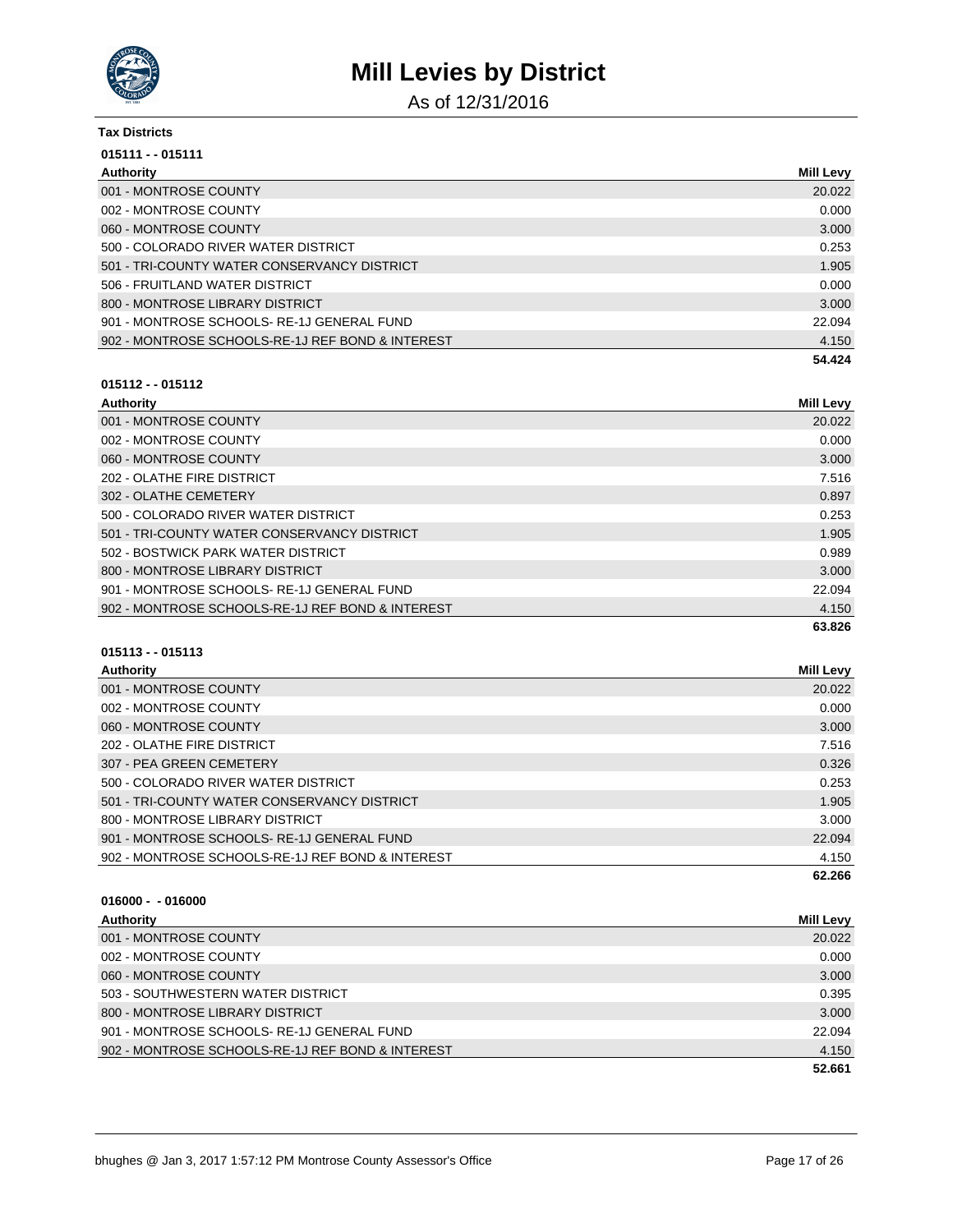

As of 12/31/2016

| Tax Districts                                    |                  |
|--------------------------------------------------|------------------|
| $016010 - 016010$                                |                  |
| Authority                                        | <b>Mill Levy</b> |
| 001 - MONTROSE COUNTY                            | 20.022           |
| 002 - MONTROSE COUNTY                            | 0.000            |
| 060 - MONTROSE COUNTY                            | 3.000            |
| 501 - TRI-COUNTY WATER CONSERVANCY DISTRICT      | 1.905            |
| 503 - SOUTHWESTERN WATER DISTRICT                | 0.395            |
| 800 - MONTROSE LIBRARY DISTRICT                  | 3.000            |
| 901 - MONTROSE SCHOOLS-RE-1J GENERAL FUND        | 22.094           |
| 902 - MONTROSE SCHOOLS-RE-1J REF BOND & INTEREST | 4.150            |
|                                                  | 54.566           |

#### **016020 - - 016020**

| Authority                                        | Mill Levy |
|--------------------------------------------------|-----------|
| 001 - MONTROSE COUNTY                            | 20.022    |
| 002 - MONTROSE COUNTY                            | 0.000     |
| 060 - MONTROSE COUNTY                            | 3.000     |
| 501 - TRI-COUNTY WATER CONSERVANCY DISTRICT      | 1.905     |
| 503 - SOUTHWESTERN WATER DISTRICT                | 0.395     |
| 702 - CORNERSTONE METROPOLITAN DISTRICT #1       | 0.000     |
| 800 - MONTROSE LIBRARY DISTRICT                  | 3.000     |
| 901 - MONTROSE SCHOOLS-RE-1J GENERAL FUND        | 22.094    |
| 902 - MONTROSE SCHOOLS-RE-1J REF BOND & INTEREST | 4.150     |
|                                                  | 54.566    |

### **016030 - - 016030**

| Mill Levy |
|-----------|
| 20.022    |
| 0.000     |
| 3.000     |
| 1.905     |
| 0.395     |
| 110.000   |
| 3.000     |
| 22.094    |
| 4.150     |
| 164.566   |
|           |

| Authority                                 | Mill Levy |
|-------------------------------------------|-----------|
| 001 - MONTROSE COUNTY                     | 20.022    |
| 002 - MONTROSE COUNTY                     | 0.000     |
| 060 - MONTROSE COUNTY                     | 3.000     |
| 204 - NORWOOD FIRE PROTECTION DISTRICT    | 10.600    |
| 503 - SOUTHWESTERN WATER DISTRICT         | 0.395     |
| 504 - SAN MIGUEL WATER DISTRICT           | 0.112     |
| 800 - MONTROSE LIBRARY DISTRICT           | 3.000     |
| 917 - NORWOOD SCHOOLS-R2J GENERAL FUND    | 13.432    |
| 918 - NORWOOD SCHOOLS-R2J BOND & INTEREST | 5.800     |
|                                           | 56.361    |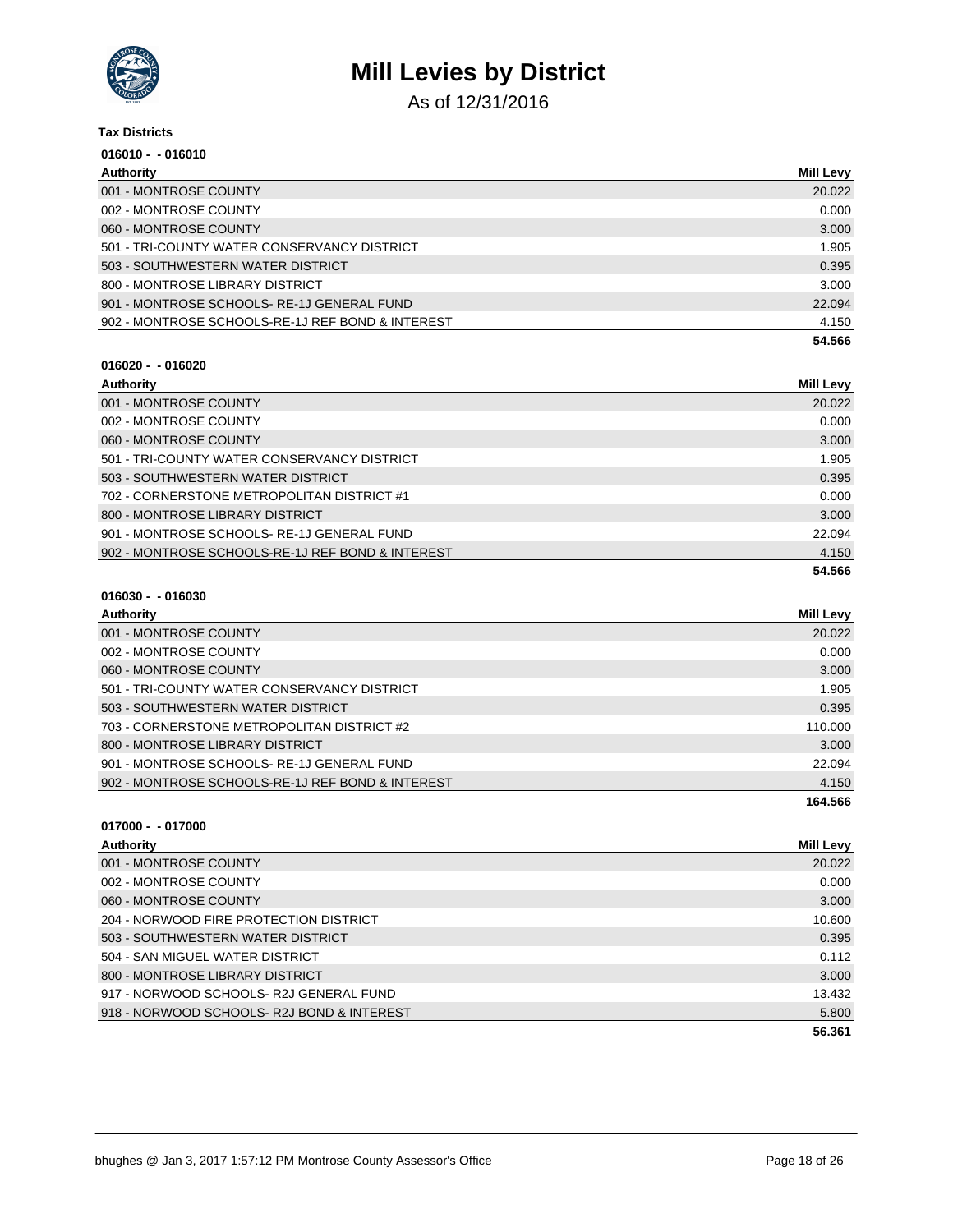

As of 12/31/2016

### **Tax Districts 017010 - - 017010 Authority Mill Levy** 001 - MONTROSE COUNTY 20.022 002 - MONTROSE COUNTY CONTROSE COUNTY CONTROL CONTROL CONTROL CONTROL CONTROL CONTROL CONTROL CONTROL CONTROL CONTROL CONTROL CONTROL CONTROL CONTROL CONTROL CONTROL CONTROL CONTROL CONTROL CONTROL CONTROL CONTROL CONTROL 060 - MONTROSE COUNTY 3.000

|                                           | 45.761 |
|-------------------------------------------|--------|
| 918 - NORWOOD SCHOOLS-R2J BOND & INTEREST | 5.800  |
| 917 - NORWOOD SCHOOLS- R2J GENERAL FUND   | 13.432 |
| 800 - MONTROSE LIBRARY DISTRICT           | 3.000  |
| 504 - SAN MIGUEL WATER DISTRICT           | 0.112  |
| 503 - SOUTHWESTERN WATER DISTRICT         | 0.395  |
|                                           |        |

#### **017020 - - 017020**

| Authority                                 | Mill Levy |
|-------------------------------------------|-----------|
| 001 - MONTROSE COUNTY                     | 20.022    |
| 002 - MONTROSE COUNTY                     | 0.000     |
| 060 - MONTROSE COUNTY                     | 3.000     |
| 503 - SOUTHWESTERN WATER DISTRICT         | 0.395     |
| 800 - MONTROSE LIBRARY DISTRICT           | 3.000     |
| 917 - NORWOOD SCHOOLS- R2J GENERAL FUND   | 13.432    |
| 918 - NORWOOD SCHOOLS-R2J BOND & INTEREST | 5.800     |
|                                           | 45.649    |

#### **017030 - - 017030**

| Authority                                 | <b>Mill Levy</b> |
|-------------------------------------------|------------------|
| 001 - MONTROSE COUNTY                     | 20.022           |
| 002 - MONTROSE COUNTY                     | 0.000            |
| 060 - MONTROSE COUNTY                     | 3.000            |
| 204 - NORWOOD FIRE PROTECTION DISTRICT    | 10.600           |
| 503 - SOUTHWESTERN WATER DISTRICT         | 0.395            |
| 800 - MONTROSE LIBRARY DISTRICT           | 3.000            |
| 917 - NORWOOD SCHOOLS-R2J GENERAL FUND    | 13.432           |
| 918 - NORWOOD SCHOOLS-R2J BOND & INTEREST | 5.800            |
|                                           | 56.249           |

### **017040 - - 017040 Authority Mill Levy** 001 - MONTROSE COUNTY 20.022 002 - MONTROSE COUNTY CONTROL COUNTY CONTROL CONTROL CONTROL CONTROL CONTROL CONTROL CONTROL CONTROL CONTROL CONTROL CONTROL CONTROL CONTROL CONTROL CONTROL CONTROL CONTROL CONTROL CONTROL CONTROL CONTROL CONTROL CONTROL C 060 - MONTROSE COUNTY 3.000 503 - SOUTHWESTERN WATER DISTRICT 0.395 504 - SAN MIGUEL WATER DISTRICT 0.112 800 - MONTROSE LIBRARY DISTRICT 3.000 901 - MONTROSE SCHOOLS- RE-1J GENERAL FUND 22.094 902 - MONTROSE SCHOOLS-RE-1J REF BOND & INTEREST 4.150

**52.773**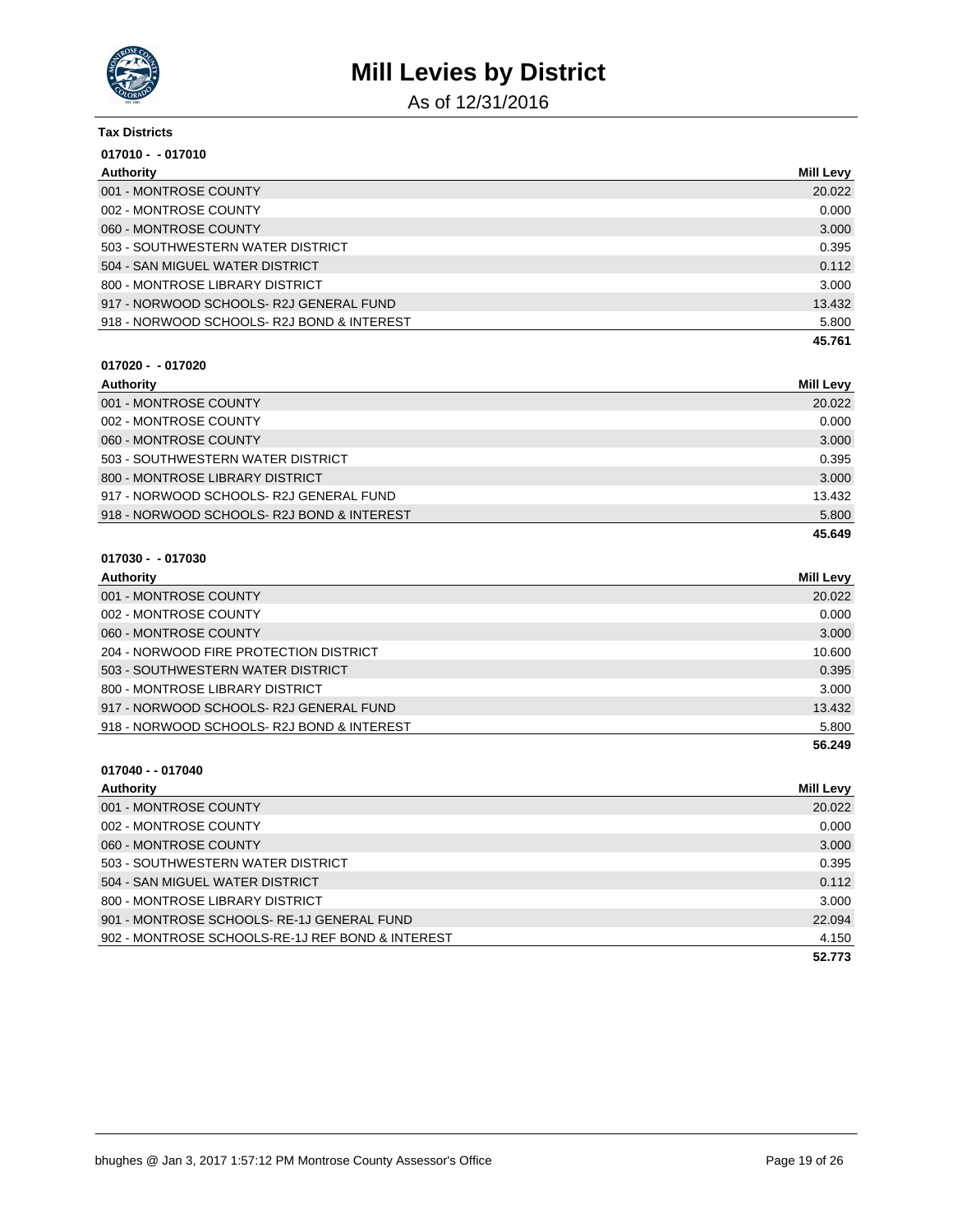

As of 12/31/2016

| <b>Tax Districts</b>                             |                  |
|--------------------------------------------------|------------------|
| 017050 - - 017050                                |                  |
| Authority                                        | <b>Mill Levy</b> |
| 001 - MONTROSE COUNTY                            | 20.022           |
| 002 - MONTROSE COUNTY                            | 0.000            |
| 060 - MONTROSE COUNTY                            | 3.000            |
| 204 - NORWOOD FIRE PROTECTION DISTRICT           | 10.600           |
| 503 - SOUTHWESTERN WATER DISTRICT                | 0.395            |
| 504 - SAN MIGUEL WATER DISTRICT                  | 0.112            |
| 800 - MONTROSE LIBRARY DISTRICT                  | 3.000            |
| 901 - MONTROSE SCHOOLS-RE-1J GENERAL FUND        | 22.094           |
| 902 - MONTROSE SCHOOLS-RE-1J REF BOND & INTEREST | 4.150            |
|                                                  | 63.373           |

| -018000<br>$018000 -$ |
|-----------------------|
|-----------------------|

| Authority                                     | <b>Mill Levy</b> |
|-----------------------------------------------|------------------|
| 001 - MONTROSE COUNTY                         | 20.022           |
| 002 - MONTROSE COUNTY                         | 0.000            |
| 060 - MONTROSE COUNTY                         | 3.000            |
| 104 - TOWN OF NUCLA                           | 15.253           |
| 203 - NUCLA-NATURITA FIRE PROTECTION DISTRICT | 6.000            |
| 303 - NUCLA-NATURITA CEMETERY                 | 0.638            |
| 503 - SOUTHWESTERN WATER DISTRICT             | 0.395            |
| 925 - WEST END SCHOOLS-RE2 GENERAL FUND       | 25.892           |
|                                               | 71.200           |

| 025000 - | - 025000 |
|----------|----------|
|----------|----------|

| Authority                                     | Mill Levy |
|-----------------------------------------------|-----------|
| 001 - MONTROSE COUNTY                         | 20.022    |
| 002 - MONTROSE COUNTY                         | 0.000     |
| 060 - MONTROSE COUNTY                         | 3.000     |
| 103 - TOWN OF NATURITA                        | 13.936    |
| 203 - NUCLA-NATURITA FIRE PROTECTION DISTRICT | 6.000     |
| 303 - NUCLA-NATURITA CEMETERY                 | 0.638     |
| 503 - SOUTHWESTERN WATER DISTRICT             | 0.395     |
| 504 - SAN MIGUEL WATER DISTRICT               | 0.112     |
| 800 - MONTROSE LIBRARY DISTRICT               | 3.000     |
| 925 - WEST END SCHOOLS-RE2 GENERAL FUND       | 25.892    |
|                                               | 72.995    |

| $025005 - 025005$                             |                  |
|-----------------------------------------------|------------------|
| Authority                                     | <b>Mill Levy</b> |
| 001 - MONTROSE COUNTY                         | 20.022           |
| 002 - MONTROSE COUNTY                         | 0.000            |
| 060 - MONTROSE COUNTY                         | 3.000            |
| 103 - TOWN OF NATURITA                        | 13.936           |
| 203 - NUCLA-NATURITA FIRE PROTECTION DISTRICT | 6.000            |
| 303 - NUCLA-NATURITA CEMETERY                 | 0.638            |
| 503 - SOUTHWESTERN WATER DISTRICT             | 0.395            |
| 800 - MONTROSE LIBRARY DISTRICT               | 3.000            |
| 925 - WEST END SCHOOLS-RE2 GENERAL FUND       | 25.892           |
|                                               | 72.883           |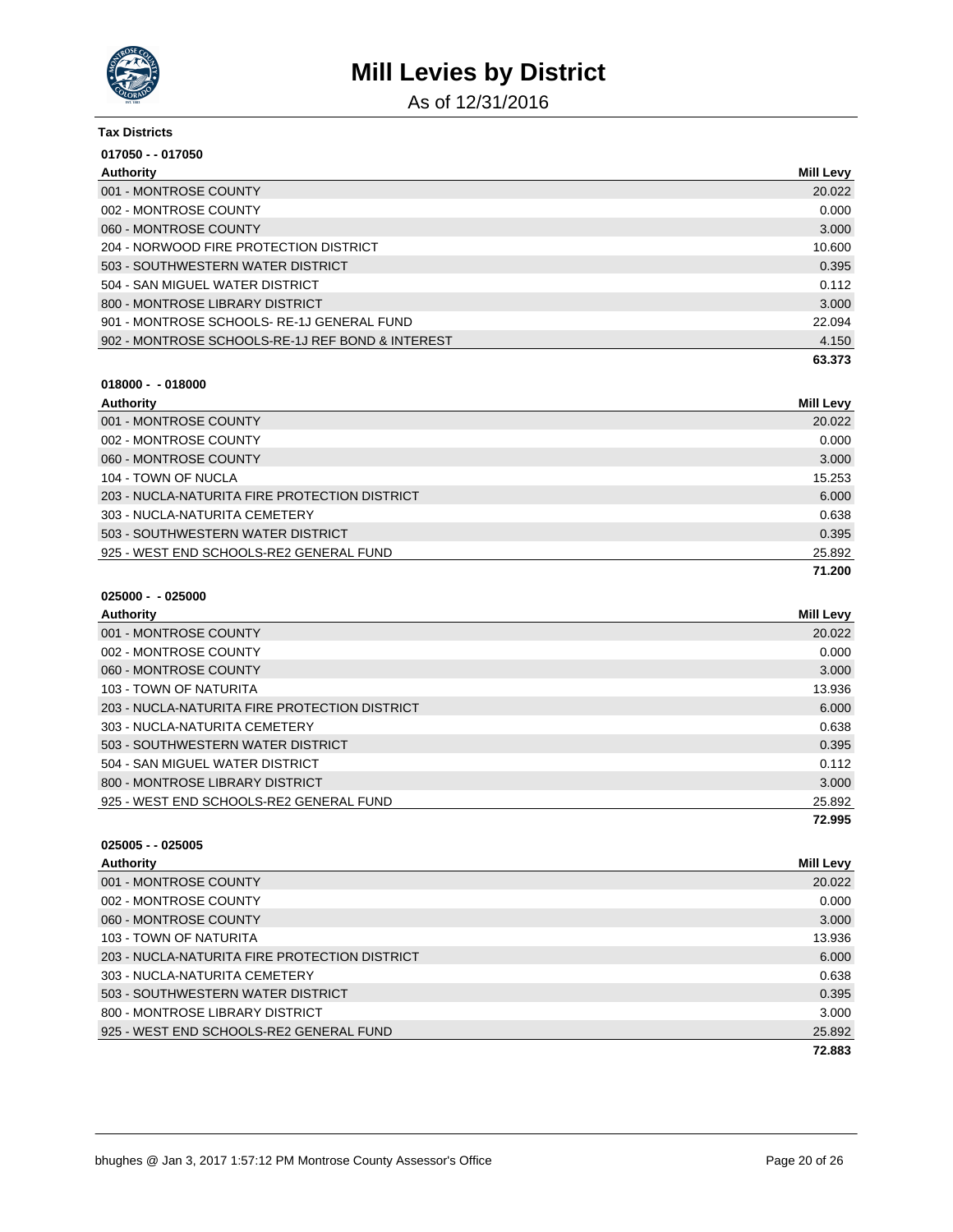

As of 12/31/2016

| <b>Tax Districts</b>                          |                  |  |
|-----------------------------------------------|------------------|--|
| $025010 - 025010$                             |                  |  |
| Authority                                     | <b>Mill Levy</b> |  |
| 001 - MONTROSE COUNTY                         | 20.022           |  |
| 002 - MONTROSE COUNTY                         | 0.000            |  |
| 060 - MONTROSE COUNTY                         | 3.000            |  |
| 203 - NUCLA-NATURITA FIRE PROTECTION DISTRICT | 6.000            |  |
| 303 - NUCLA-NATURITA CEMETERY                 | 0.638            |  |
| 503 - SOUTHWESTERN WATER DISTRICT             | 0.395            |  |
| 504 - SAN MIGUEL WATER DISTRICT               | 0.112            |  |
| 800 - MONTROSE LIBRARY DISTRICT               | 3.000            |  |
| 925 - WEST END SCHOOLS-RE2 GENERAL FUND       | 25.892           |  |
|                                               | 59.059           |  |

#### **025018 - - 025018**

| Authority                               | <b>Mill Levy</b> |
|-----------------------------------------|------------------|
| 001 - MONTROSE COUNTY                   | 20.022           |
| 002 - MONTROSE COUNTY                   | 0.000            |
| 060 - MONTROSE COUNTY                   | 3.000            |
| 503 - SOUTHWESTERN WATER DISTRICT       | 0.395            |
| 504 - SAN MIGUEL WATER DISTRICT         | 0.112            |
| 800 - MONTROSE LIBRARY DISTRICT         | 3.000            |
| 925 - WEST END SCHOOLS-RE2 GENERAL FUND | 25.892           |
|                                         | 52.421           |

### **025021 - - 025021**

| Authority                                     | <b>Mill Levy</b> |
|-----------------------------------------------|------------------|
| 001 - MONTROSE COUNTY                         | 20.022           |
| 002 - MONTROSE COUNTY                         | 0.000            |
| 060 - MONTROSE COUNTY                         | 3.000            |
| 203 - NUCLA-NATURITA FIRE PROTECTION DISTRICT | 6.000            |
| 503 - SOUTHWESTERN WATER DISTRICT             | 0.395            |
| 504 - SAN MIGUEL WATER DISTRICT               | 0.112            |
| 800 - MONTROSE LIBRARY DISTRICT               | 3.000            |
| 925 - WEST END SCHOOLS-RE2 GENERAL FUND       | 25.892           |
|                                               | 58.421           |

| Authority                                     | <b>Mill Levy</b> |
|-----------------------------------------------|------------------|
| 001 - MONTROSE COUNTY                         | 20.022           |
| 002 - MONTROSE COUNTY                         | 0.000            |
| 060 - MONTROSE COUNTY                         | 3.000            |
| 203 - NUCLA-NATURITA FIRE PROTECTION DISTRICT | 6.000            |
| 503 - SOUTHWESTERN WATER DISTRICT             | 0.395            |
| 800 - MONTROSE LIBRARY DISTRICT               | 3.000            |
| 925 - WEST END SCHOOLS-RE2 GENERAL FUND       | 25.892           |
|                                               | 58.309           |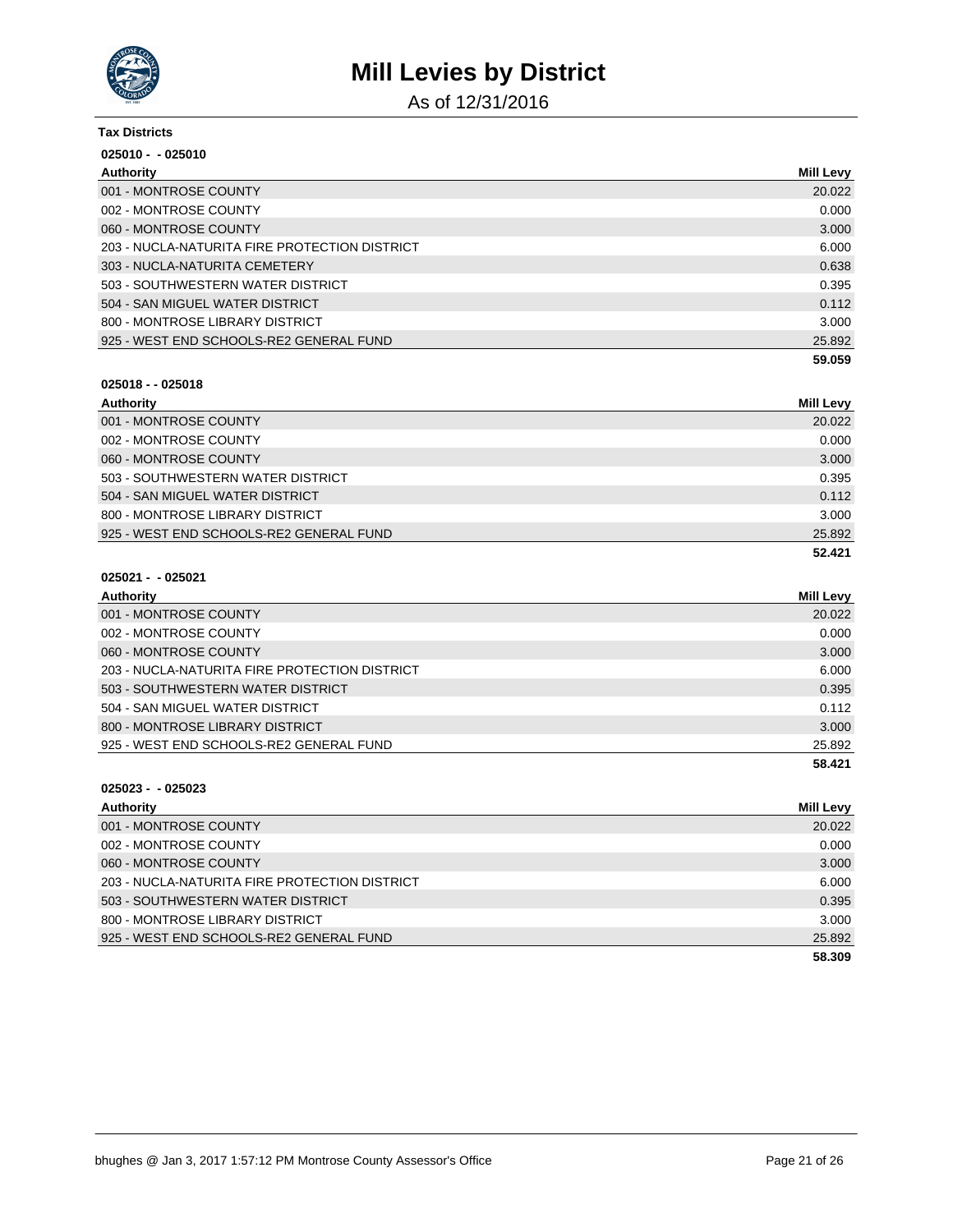

As of 12/31/2016

| <b>Tax Districts</b>                    |                  |
|-----------------------------------------|------------------|
| $025030 - 025030$                       |                  |
| <b>Authority</b>                        | <b>Mill Levy</b> |
| 001 - MONTROSE COUNTY                   | 20.022           |
| 002 - MONTROSE COUNTY                   | 0.000            |
| 060 - MONTROSE COUNTY                   | 3.000            |
| 503 - SOUTHWESTERN WATER DISTRICT       | 0.395            |
| 800 - MONTROSE LIBRARY DISTRICT         | 3.000            |
| 925 - WEST END SCHOOLS-RE2 GENERAL FUND | 25.892           |
|                                         | 52.309           |
| $025031 - 025031$                       |                  |
| Authority                               | Mill Levy        |
| 001 - MONTROSE COUNTY                   | 20.022           |
| 002 - MONTROSE COUNTY                   | 0.000            |
| 060 - MONTROSE COUNTY                   | 3.000            |
| 206 - PARADOX RURAL FIRE DISTRICT       | 7.000            |
| 503 - SOUTHWESTERN WATER DISTRICT       | 0.395            |
| 507 - PARADOX VALLEY WATER DISTRICT     | 0.550            |
| 800 - MONTROSE LIBRARY DISTRICT         | 3.000            |
| 925 - WEST END SCHOOLS-RE2 GENERAL FUND | 25.892           |

#### **025032 - - 025032**

| Authority                               | Mill Levy |
|-----------------------------------------|-----------|
| 001 - MONTROSE COUNTY                   | 20.022    |
| 002 - MONTROSE COUNTY                   | 0.000     |
| 060 - MONTROSE COUNTY                   | 3.000     |
| 206 - PARADOX RURAL FIRE DISTRICT       | 7.000     |
| 503 - SOUTHWESTERN WATER DISTRICT       | 0.395     |
| 800 - MONTROSE LIBRARY DISTRICT         | 3.000     |
| 925 - WEST END SCHOOLS-RE2 GENERAL FUND | 25.892    |
|                                         | 59.309    |

**025034 - - 025034**

| Authority                               | <b>Mill Levy</b> |
|-----------------------------------------|------------------|
| 001 - MONTROSE COUNTY                   | 20.022           |
| 002 - MONTROSE COUNTY                   | 0.000            |
| 060 - MONTROSE COUNTY                   | 3.000            |
| 206 - PARADOX RURAL FIRE DISTRICT       | 7.000            |
| 503 - SOUTHWESTERN WATER DISTRICT       | 0.395            |
| 504 - SAN MIGUEL WATER DISTRICT         | 0.112            |
| 800 - MONTROSE LIBRARY DISTRICT         | 3.000            |
| 925 - WEST END SCHOOLS-RE2 GENERAL FUND | 25.892           |
|                                         | 59.421           |

**025035 - - 025035**

| Authority                               | <b>Mill Levy</b> |
|-----------------------------------------|------------------|
| 001 - MONTROSE COUNTY                   | 20.022           |
| 002 - MONTROSE COUNTY                   | 0.000            |
| 060 - MONTROSE COUNTY                   | 3.000            |
| 500 - COLORADO RIVER WATER DISTRICT     | 0.253            |
| 800 - MONTROSE LIBRARY DISTRICT         | 3.000            |
| 925 - WEST END SCHOOLS-RE2 GENERAL FUND | 25.892           |
|                                         | 52.167           |

**59.859**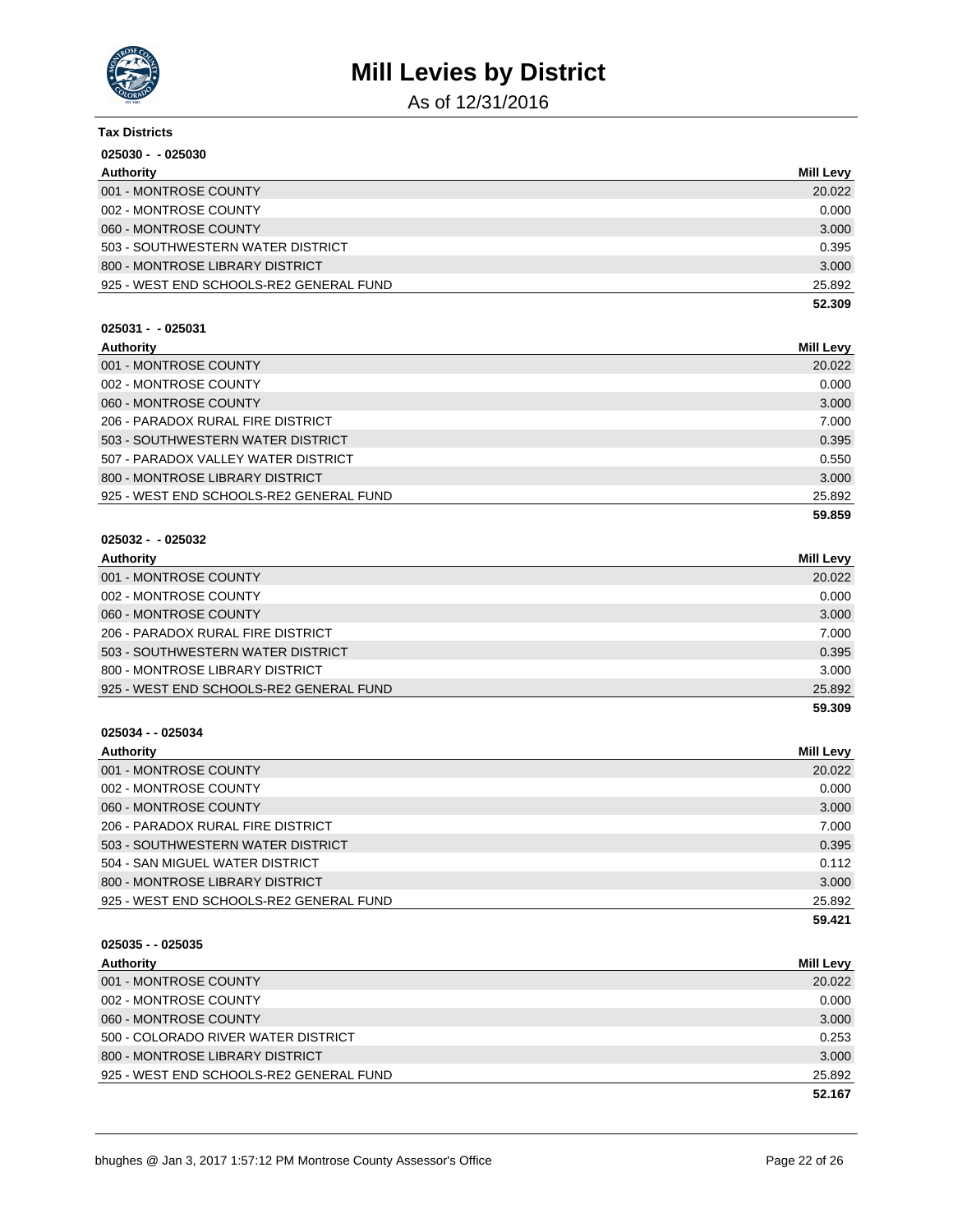

As of 12/31/2016

| <b>Tax Districts</b>                    |           |
|-----------------------------------------|-----------|
| 025037 - - 025037                       |           |
| Authority                               | Mill Levy |
| 001 - MONTROSE COUNTY                   | 20.022    |
| 002 - MONTROSE COUNTY                   | 0.000     |
| 060 - MONTROSE COUNTY                   | 3.000     |
| 204 - NORWOOD FIRE PROTECTION DISTRICT  | 10.600    |
| 503 - SOUTHWESTERN WATER DISTRICT       | 0.395     |
| 800 - MONTROSE LIBRARY DISTRICT         | 3.000     |
| 925 - WEST END SCHOOLS-RE2 GENERAL FUND | 25.892    |
|                                         | 62.909    |

### **025039 - - 025039**

| Authority                               | Mill Levy |
|-----------------------------------------|-----------|
| 001 - MONTROSE COUNTY                   | 20.022    |
| 002 - MONTROSE COUNTY                   | 0.000     |
| 060 - MONTROSE COUNTY                   | 3.000     |
| 204 - NORWOOD FIRE PROTECTION DISTRICT  | 10.600    |
| 503 - SOUTHWESTERN WATER DISTRICT       | 0.395     |
| 504 - SAN MIGUEL WATER DISTRICT         | 0.112     |
| 800 - MONTROSE LIBRARY DISTRICT         | 3.000     |
| 925 - WEST END SCHOOLS-RE2 GENERAL FUND | 25.892    |
|                                         | 63.021    |

### **025040 - - 025040**

| Authority                                     | Mill Levy |
|-----------------------------------------------|-----------|
| 001 - MONTROSE COUNTY                         | 20.022    |
| 002 - MONTROSE COUNTY                         | 0.000     |
| 060 - MONTROSE COUNTY                         | 3.000     |
| 203 - NUCLA-NATURITA FIRE PROTECTION DISTRICT | 6.000     |
| 303 - NUCLA-NATURITA CEMETERY                 | 0.638     |
| 503 - SOUTHWESTERN WATER DISTRICT             | 0.395     |
| 800 - MONTROSE LIBRARY DISTRICT               | 3.000     |
| 925 - WEST END SCHOOLS-RE2 GENERAL FUND       | 25.892    |
|                                               | 58.947    |

| Authority                               | <b>Mill Levy</b> |
|-----------------------------------------|------------------|
| 001 - MONTROSE COUNTY                   | 20.022           |
| 002 - MONTROSE COUNTY                   | 0.000            |
| 060 - MONTROSE COUNTY                   | 3.000            |
| 503 - SOUTHWESTERN WATER DISTRICT       | 0.395            |
| 507 - PARADOX VALLEY WATER DISTRICT     | 0.550            |
| 800 - MONTROSE LIBRARY DISTRICT         | 3.000            |
| 925 - WEST END SCHOOLS-RE2 GENERAL FUND | 25.892           |
|                                         | 52.859           |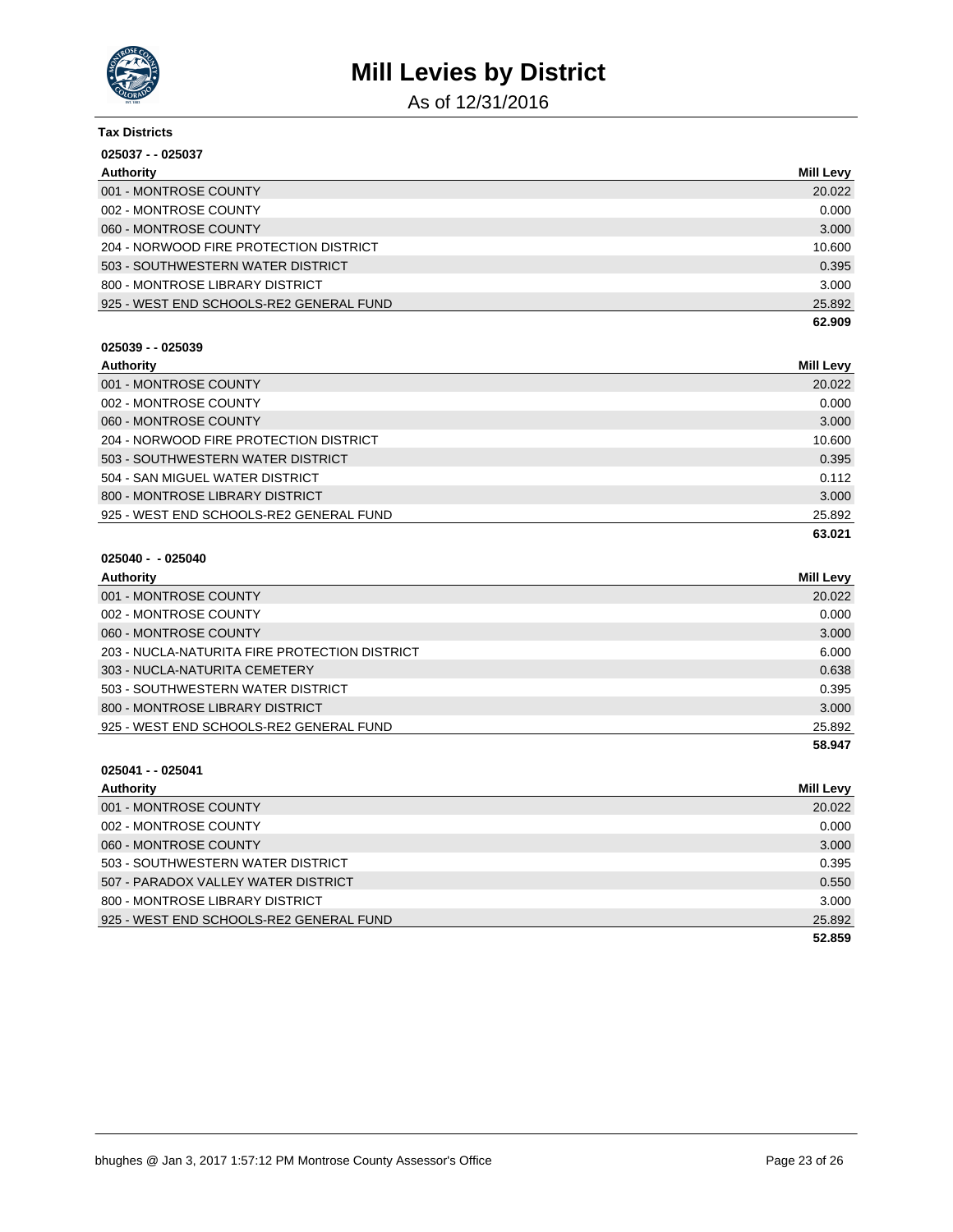

As of 12/31/2016

| <b>Tax Districts</b>                    |                  |
|-----------------------------------------|------------------|
| 050000 - - 050000                       |                  |
| Authority                               | <b>Mill Levy</b> |
| 001 - MONTROSE COUNTY                   | 20.022           |
| 002 - MONTROSE COUNTY                   | 0.000            |
| 060 - MONTROSE COUNTY                   | 3.000            |
| 205 - CRAWFORD RURAL FIRE DISTRICT #5   | 3.749            |
| 306 - CRAWFORD CEMETERY                 | 0.559            |
| 500 - COLORADO RIVER WATER DISTRICT     | 0.253            |
| 506 - FRUITLAND WATER DISTRICT          | 0.000            |
| 805 - DELTA PUBLIC LIBRARY              | 3.000            |
| 950 - DELTA SCHOOLS-50J GENERAL FUND    | 22.865           |
| 951 - DELTA SCHOOLS-50J BOND & INTEREST | 4.900            |
|                                         | 58.348           |

#### **050001 - - 050001**

| Authority                               | Mill Levy |
|-----------------------------------------|-----------|
| 001 - MONTROSE COUNTY                   | 20.022    |
| 002 - MONTROSE COUNTY                   | 0.000     |
| 060 - MONTROSE COUNTY                   | 3.000     |
| 205 - CRAWFORD RURAL FIRE DISTRICT #5   | 3.749     |
| 306 - CRAWFORD CEMETERY                 | 0.559     |
| 500 - COLORADO RIVER WATER DISTRICT     | 0.253     |
| 506 - FRUITLAND WATER DISTRICT          | 0.000     |
| 700 - MONTROSE MET. REC. DISTRICT       | 4.500     |
| 805 - DELTA PUBLIC LIBRARY              | 3.000     |
| 950 - DELTA SCHOOLS-50J GENERAL FUND    | 22.865    |
| 951 - DELTA SCHOOLS-50J BOND & INTEREST | 4.900     |
|                                         | 62.848    |

| Authority                                 | Mill Levy |
|-------------------------------------------|-----------|
| 001 - MONTROSE COUNTY                     | 20.022    |
| 002 - MONTROSE COUNTY                     | 0.000     |
| 060 - MONTROSE COUNTY                     | 3.000     |
| 205 - CRAWFORD RURAL FIRE DISTRICT #5     | 3.749     |
| 306 - CRAWFORD CEMETERY                   | 0.559     |
| 500 - COLORADO RIVER WATER DISTRICT       | 0.253     |
| 505 - CRAWFORD WATER CONSERVANCY DISTRICT | 0.469     |
| 805 - DELTA PUBLIC LIBRARY                | 3.000     |
| 950 - DELTA SCHOOLS-50J GENERAL FUND      | 22.865    |
| 951 - DELTA SCHOOLS-50J BOND & INTEREST   | 4.900     |
|                                           | 58.817    |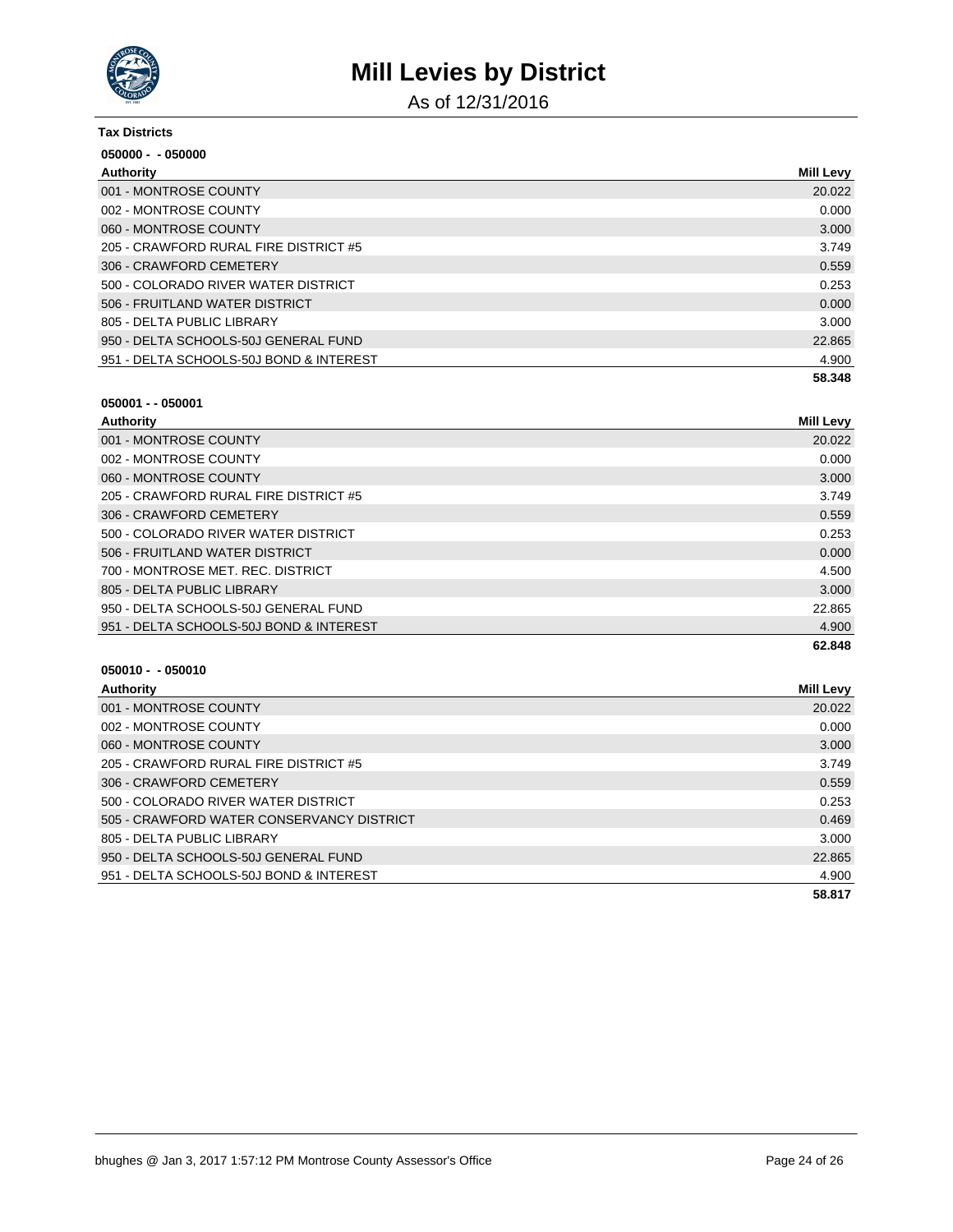

As of 12/31/2016

| <b>Tax Districts</b>                    |           |
|-----------------------------------------|-----------|
| $050020 - 050020$                       |           |
| Authority                               | Mill Levy |
| 001 - MONTROSE COUNTY                   | 20.022    |
| 002 - MONTROSE COUNTY                   | 0.000     |
| 060 - MONTROSE COUNTY                   | 3.000     |
| 205 - CRAWFORD RURAL FIRE DISTRICT #5   | 3.749     |
| 306 - CRAWFORD CEMETERY                 | 0.559     |
| 500 - COLORADO RIVER WATER DISTRICT     | 0.253     |
| 805 - DELTA PUBLIC LIBRARY              | 3.000     |
| 950 - DELTA SCHOOLS-50J GENERAL FUND    | 22.865    |
| 951 - DELTA SCHOOLS-50J BOND & INTEREST | 4.900     |
|                                         | 58.348    |

#### **050021 - - 050021**

| Authority                               | <b>Mill Levy</b> |
|-----------------------------------------|------------------|
| 001 - MONTROSE COUNTY                   | 20.022           |
| 002 - MONTROSE COUNTY                   | 0.000            |
| 060 - MONTROSE COUNTY                   | 3.000            |
| 205 - CRAWFORD RURAL FIRE DISTRICT #5   | 3.749            |
| 306 - CRAWFORD CEMETERY                 | 0.559            |
| 500 - COLORADO RIVER WATER DISTRICT     | 0.253            |
| 700 - MONTROSE MET. REC. DISTRICT       | 4.500            |
| 805 - DELTA PUBLIC LIBRARY              | 3.000            |
| 950 - DELTA SCHOOLS-50J GENERAL FUND    | 22.865           |
| 951 - DELTA SCHOOLS-50J BOND & INTEREST | 4.900            |
|                                         | 62.848           |

### **050030 - - 050030**

| Authority                               | Mill Levy |
|-----------------------------------------|-----------|
| 001 - MONTROSE COUNTY                   | 20.022    |
| 002 - MONTROSE COUNTY                   | 0.000     |
| 060 - MONTROSE COUNTY                   | 3.000     |
| 306 - CRAWFORD CEMETERY                 | 0.559     |
| 500 - COLORADO RIVER WATER DISTRICT     | 0.253     |
| 506 - FRUITLAND WATER DISTRICT          | 0.000     |
| 805 - DELTA PUBLIC LIBRARY              | 3.000     |
| 950 - DELTA SCHOOLS-50J GENERAL FUND    | 22.865    |
| 951 - DELTA SCHOOLS-50J BOND & INTEREST | 4.900     |
|                                         | 54.599    |

| Authority                               | <b>Mill Levy</b> |
|-----------------------------------------|------------------|
| 001 - MONTROSE COUNTY                   | 20.022           |
| 002 - MONTROSE COUNTY                   | 0.000            |
| 060 - MONTROSE COUNTY                   | 3.000            |
| 306 - CRAWFORD CEMETERY                 | 0.559            |
| 500 - COLORADO RIVER WATER DISTRICT     | 0.253            |
| 506 - FRUITLAND WATER DISTRICT          | 0.000            |
| 700 - MONTROSE MET. REC. DISTRICT       | 4.500            |
| 805 - DELTA PUBLIC LIBRARY              | 3.000            |
| 950 - DELTA SCHOOLS-50J GENERAL FUND    | 22.865           |
| 951 - DELTA SCHOOLS-50J BOND & INTEREST | 4.900            |
|                                         | 59.099           |